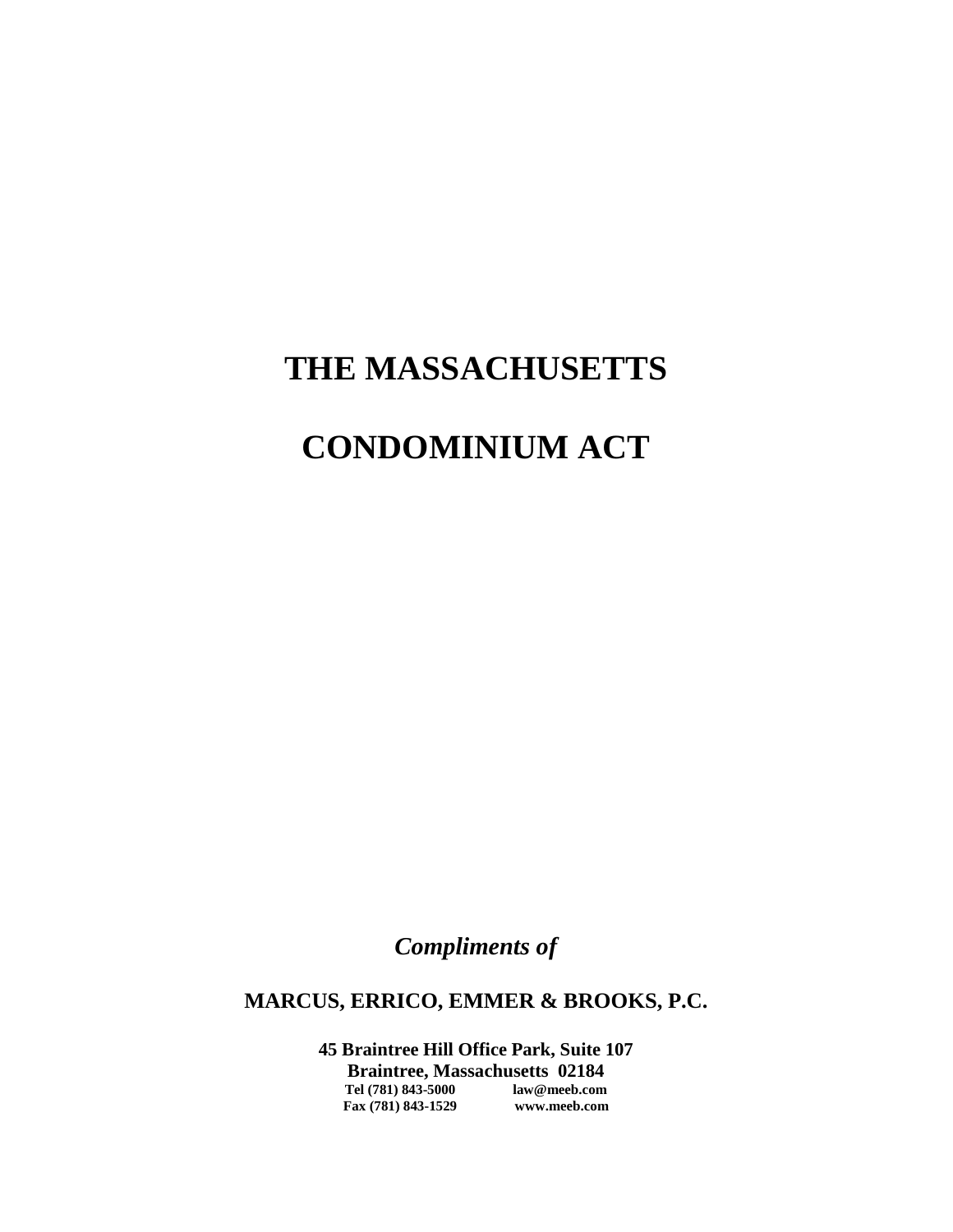# **THE MASSACHUSETTS**

# **CONDOMINIUM ACT**

# **MASSACHUSETTS GENERAL LAWS CHAPTER 183A**

**(amended through Chapter 203 of the Acts of 2000)**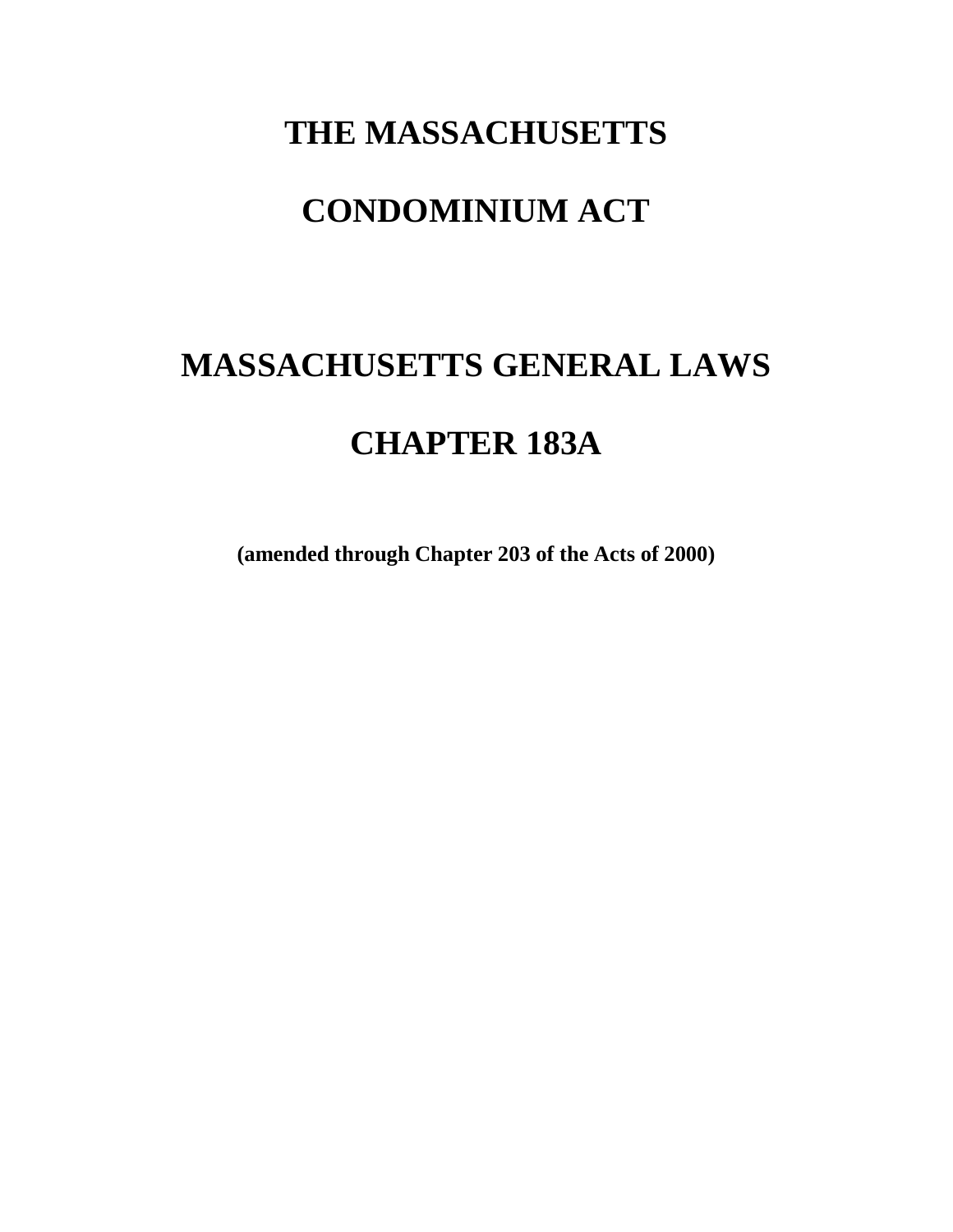# **CHAPTER 183A**

# **CONDOMINIUMS**

## **Section**

- 1. Definitions.
- 2. Application of chapter; creation of other interests in realty.
- 3. Nature of interest; sale or descent.
- 4. Exclusive ownership and possession; restrictions; notice.
- 5. Interest in common areas or facilities; percentage; division.
- 6. Profits and expenses; lien.
- 7. Contribution toward common expenses; liability; offset, deduction or waiver prohibited.
- 8. Master Deed; recording; contents.
- 8A. Leasehold condominiums; rights of unit owners.
- 9. Deeds of units; contents; plans.
- 10. Corporation, trust or association; interest of unit owner; powers and duties; manager or managing agent; bylaws; effect of recorded certificate.
- 11. By-laws; mandatory provisions.
- 12. By-laws; additional provisions.
- 13. Claims involving common areas and facilities; liability.
- 14. Taxation and betterment assessments; liens.
- 15. Subdivision control law.
- 16. Submission of property to this chapter.
- 17. Rebuilding following casualty loss; partition upon disapproval; repair or restoration upon approval; purchase from dissenting owner.
- 18. Improvements; costs.
- 19. Removal from provisions of this chapter.
- 20. Municipal participation in condominium organization and ownership.
- 21. Multiple family condominium units; by-laws; master deed.
- 22. Foreclosure of condominium development; liability of lender and developer.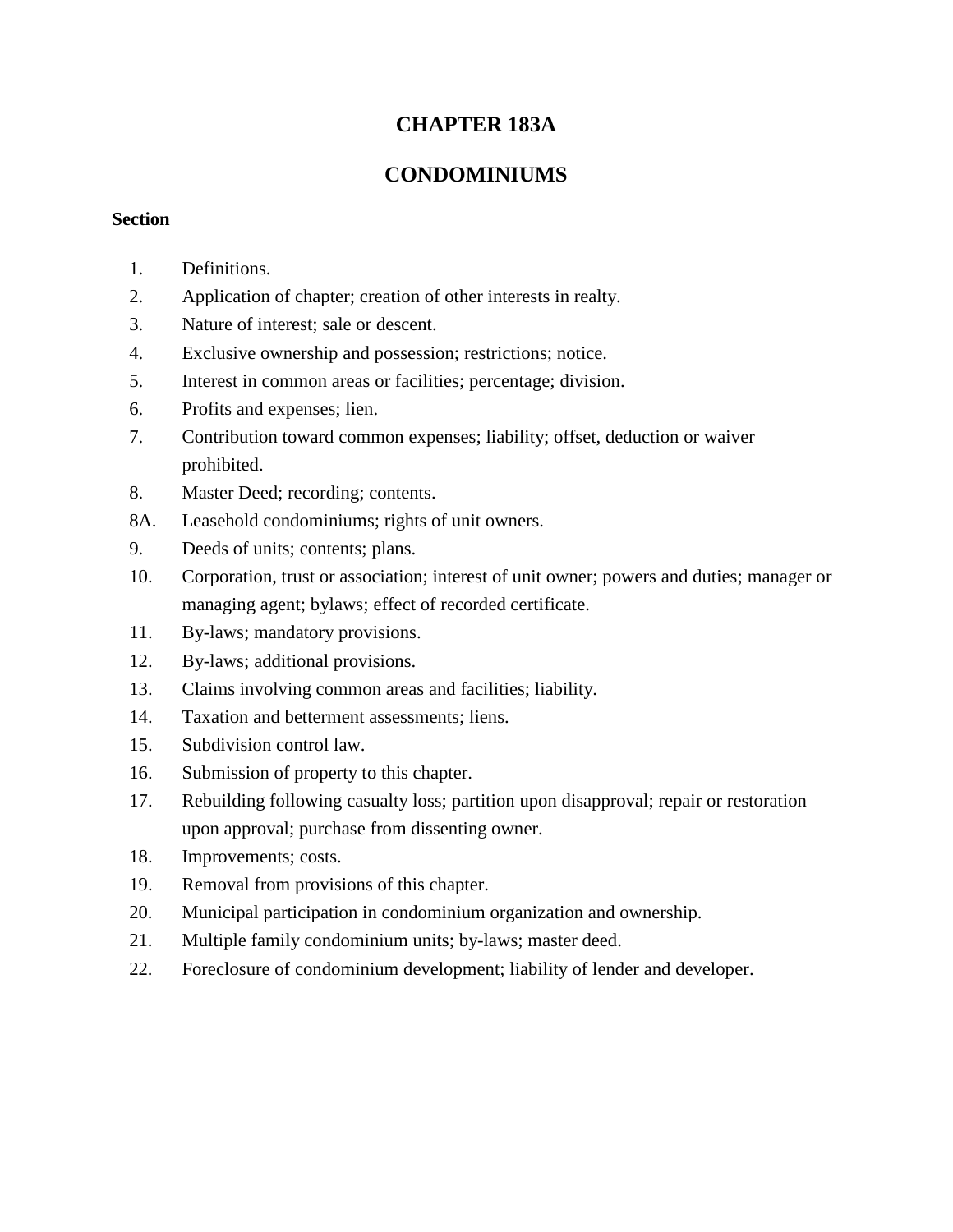#### **Section 1. Definitions**

As used in this chapter, the following words shall, unless the context otherwise requires, have the following meanings:

"Building," any building containing one or more units comprising a part of the condominium.

"By-laws," the by-laws of the organization of unit owners.

"Common areas and facilities" shall, except as otherwise provided or stipulated in the master deed, mean and include:

(1) The foundations, columns, girders, beams, supports, party walls, common walls, main walls, roofs, halls, corridors, lobbies, public stairs and stairways, fire escapes and entrances and exits of the building;

(2) Installations of central services such as power, light, gas, hot and cold water, heating, refrigeration, air conditioning and incinerating;

(3) The elevators, tanks, pumps, motors, fans, compressors, ducts, and in general all apparatus and installations existing for common use;

(4) The land on which the building is located, or the lessee's interest in any lease of such land which is submitted to the provisions of this chapter;

(5) The basements, yards, lawns, gardens, recreational facilities, parking areas and storage spaces;

(6) The premises for the lodging of custodian or persons in charge of the condominium;

(7) Such community and commercial facilities as may be provided for in the master deed as being owned in common; and

(8) All other parts of the condominium necessary or convenient to its existence, maintenance and safety, or normally in common use.

"Common expenses," the expenses of administration, maintenance, repair or replacement of the common areas and facilities, and expenses declared common expenses by this chapter.

"Common funds," all funds held by the organization of unit owners.

"Common profits," the balance of all income, rents, profits and revenues from the common areas and facilities remaining after the deduction of the common expenses.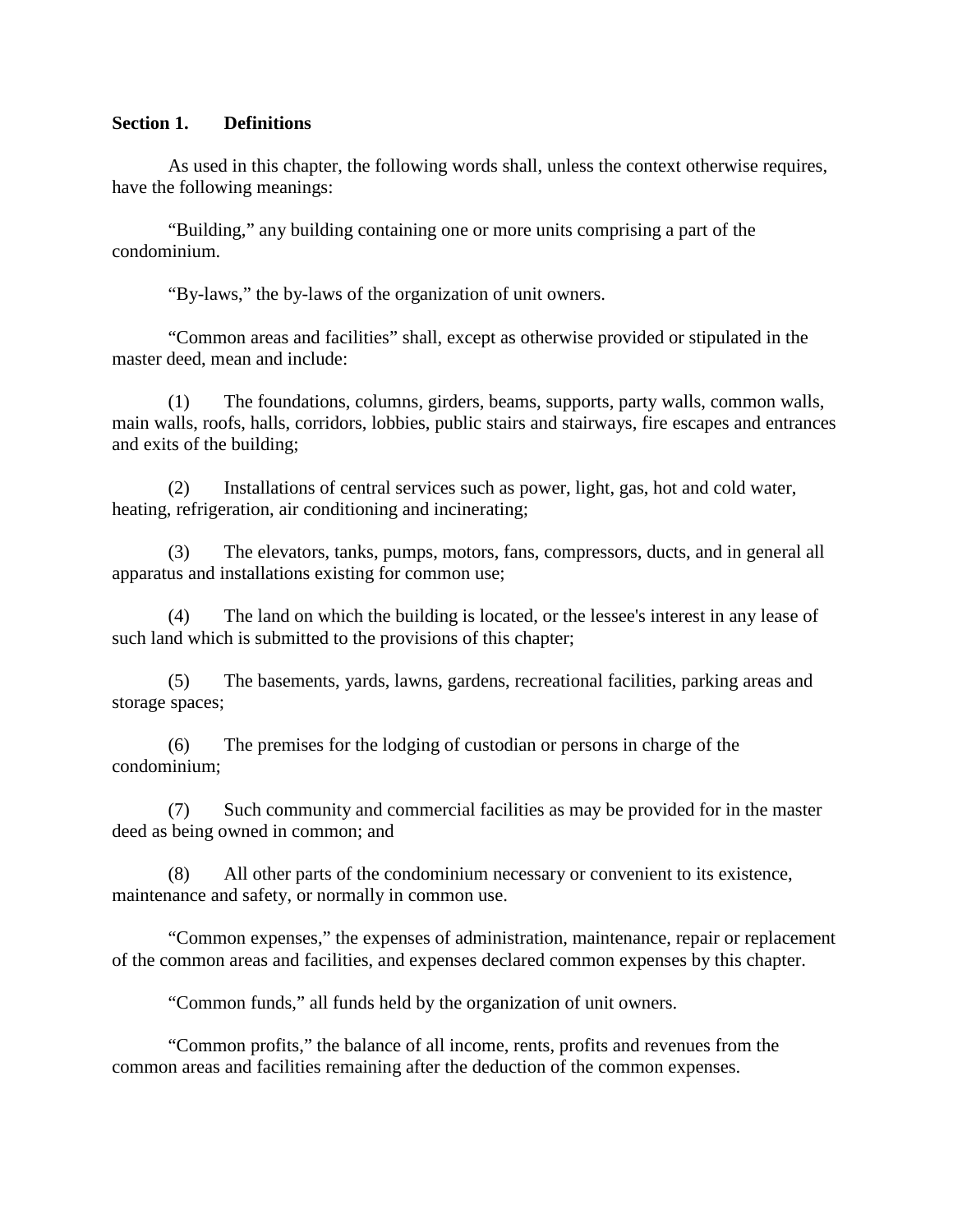"Condominium," the land or the lessee's interest in any lease of such land which is submitted to the provisions of this chapter, the building or buildings, all other improvements and structures thereon, and all easements, right and appurtenances belonging thereto, which have been submitted to the provisions of this chapter.

"Declarant," the person or any other entity and its successors or assigns who submits land or the lessee's interest in any lease in land to this chapter pursuant to section two hereof.

"Leasehold condominium," a condominium created by the submission of a lessee's interest in a lease pursuant to this chapter.

"Limited common areas and facilities", a portion of the common areas and facilities either (i) described in the master deed or (ii) granted or assigned in accordance with the provisions of this chapter by the governing body of the organization of unit owners, for the exclusive use of one or more but fewer than all of the units.

"Manager," the managing agent, the trustees in a self-managed condominium, or any other person or entity who performs or renders management or administrative services to the organization of unit owners, including but not limited to preparation of budgets and other financial documents; the collecting, controlling, disbursing, accounting or custody of common funds; obtaining insurance; conducting meetings of the organization of unit owners; arranging for and coordinating maintenance and repair; or otherwise overseeing the day to day operations of the condominium for the organization of unit owners.

"Master Deed," the instrument by which the condominium is submitted to the provisions of this chapter, as hereinafter provided, and any amendment to said instrument.

"Organization of unit owners," the corporation, trust or association owned by the unit owners and used by them to manage and regulate the condominium.

"Replacement reserve fund," a separate and segregated portion of the common funds of the organization of unit owners which shall be used to replace, restore, or rebuild common areas and facilities.

Any given "percentage of unit owners" means the owners of that percentage in the aggregate in interest of the undivided ownership of the common areas and facilities.

"Unit," a part of the condominium including one or more rooms, with appurtenant areas such as balconies, terraces and storage lockers if any are stipulated in the master deed as being owned by the unit owner, occupying one or more floors or a part or parts thereof, including the enclosed space therein, intended for any type of use, and with a direct exit to a street or way or to a common area leading to a street or way.

"Unit designation," the number, letter or combination thereof designating the unit in the master deed.

"Unit owner," the person or other entity owning a unit, including the declarant.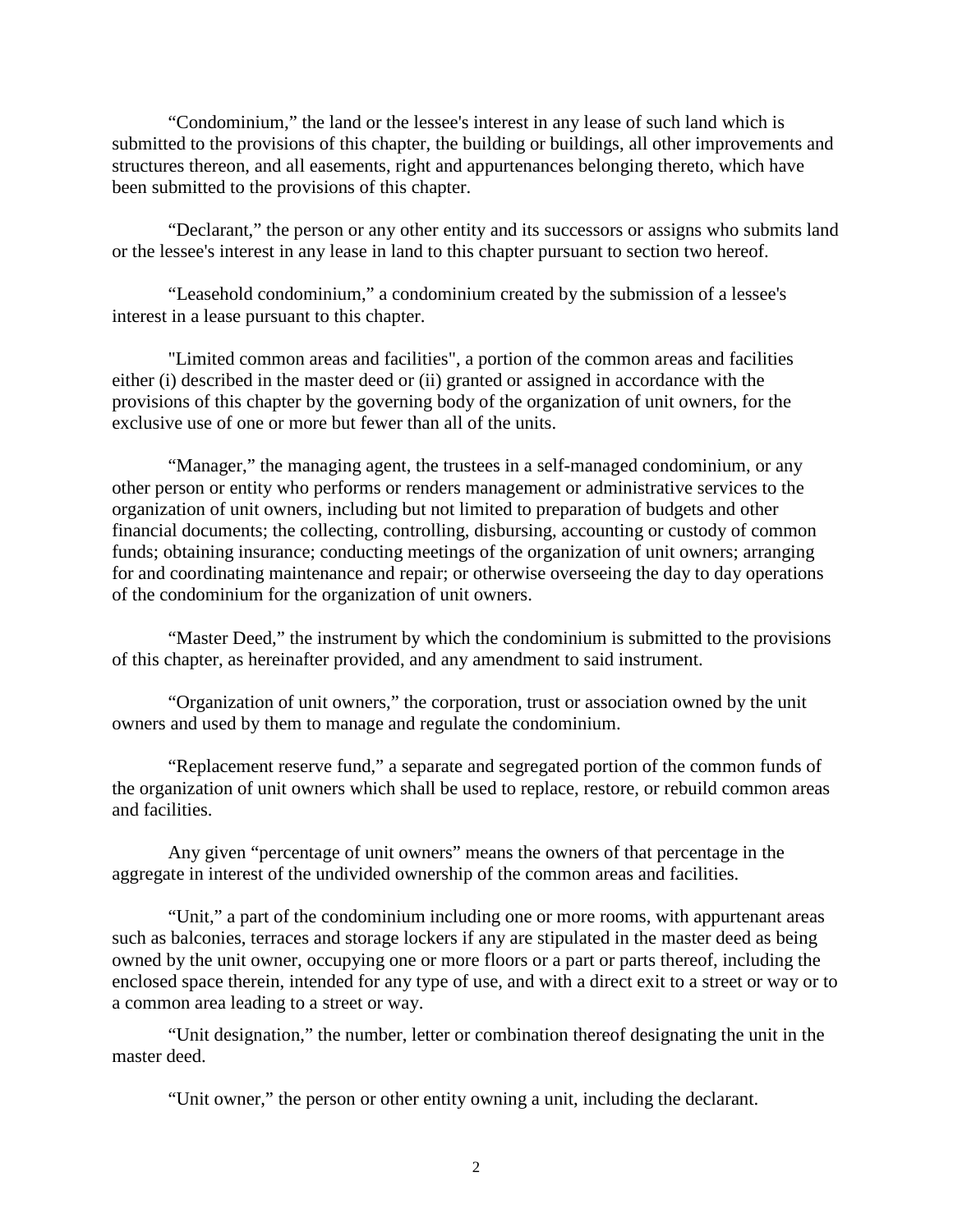## **Section 2. Application of chapter; creation of other interests in realty**

This chapter shall apply only when the owner of the land or the lessee of the land submits such owner's or lessee's interest in the land hereof by duly executing and recording a master deed with an assent by the lessor in the case of a leasehold condominium, containing a statement to the effect that the owner or lessee proposes to create a condominium to be governed by the provisions or this chapter, provided that, in the case of a leasehold condominium, the term of such lease shall not be less than sixty years, from the date on which the condominium was submitted to the provisions of this chapter. The provisions of this chapter shall not be deemed to preclude or regulate the creation or maintenance of other interests in real property not expressly declared by the owner or lessee to be subject thereto. For purposes of this section, the holder of a license granted by the department of environmental protection under the provisions of chapter ninety-one for development of commonwealth tidelands shall be deemed the owner of the land, and the licensee shall be deemed the holder of a sufficient interest in real estate to be submitted to and governed by the provisions of this chapter. The provisions of this chapter relating to the creation of leasehold condominiums shall apply only to leasehold condominiums created after April sixth, nineteen hundred and ninety-three.

## **Section 3. Nature of interest; sale or descent**

Each unit together with its undivided interest in the common areas and facilities, whether or not such unit is built on owned or leased land shall constitute real estate, and may be the subject of demise, devise, gift, mortgage, ownership, possession, sale, trust, the laws of descent and distribution and all other rights incidental to the holding of real estate as if it were sole and entirely independent of the other units in the condominium of which it forms a part.

#### **Section 4. Exclusive ownership and possession; restrictions; notice**

Each unit owner shall be entitled to the exclusive ownership and possession of his unit, subject to the provisions of this section and of sections seventeen, eighteen and nineteen; provided, however, that:

(1) No unit shall be devoted to a use prohibited in the master deed or any lease which is submitted to the provisions of this chapter.

(2) The organization of unit owners, its agent or agents shall have access to each unit from time to time during reasonable hours for the maintenance, repair or replacement of any of the common areas and facilities therein or accessible therefrom or for making emergency repairs therein necessary to prevent damage to the common areas and facilities or to another unit or units.

(3) Each unit owner shall comply with the by-laws and with any administrative rules and regulations adopted pursuant thereto, as either of the same may be amended from time to time, and with the lawful covenants, conditions and restrictions set forth in the master deed or in the deed to his unit and with each lease which is submitted to the provisions of this chapter.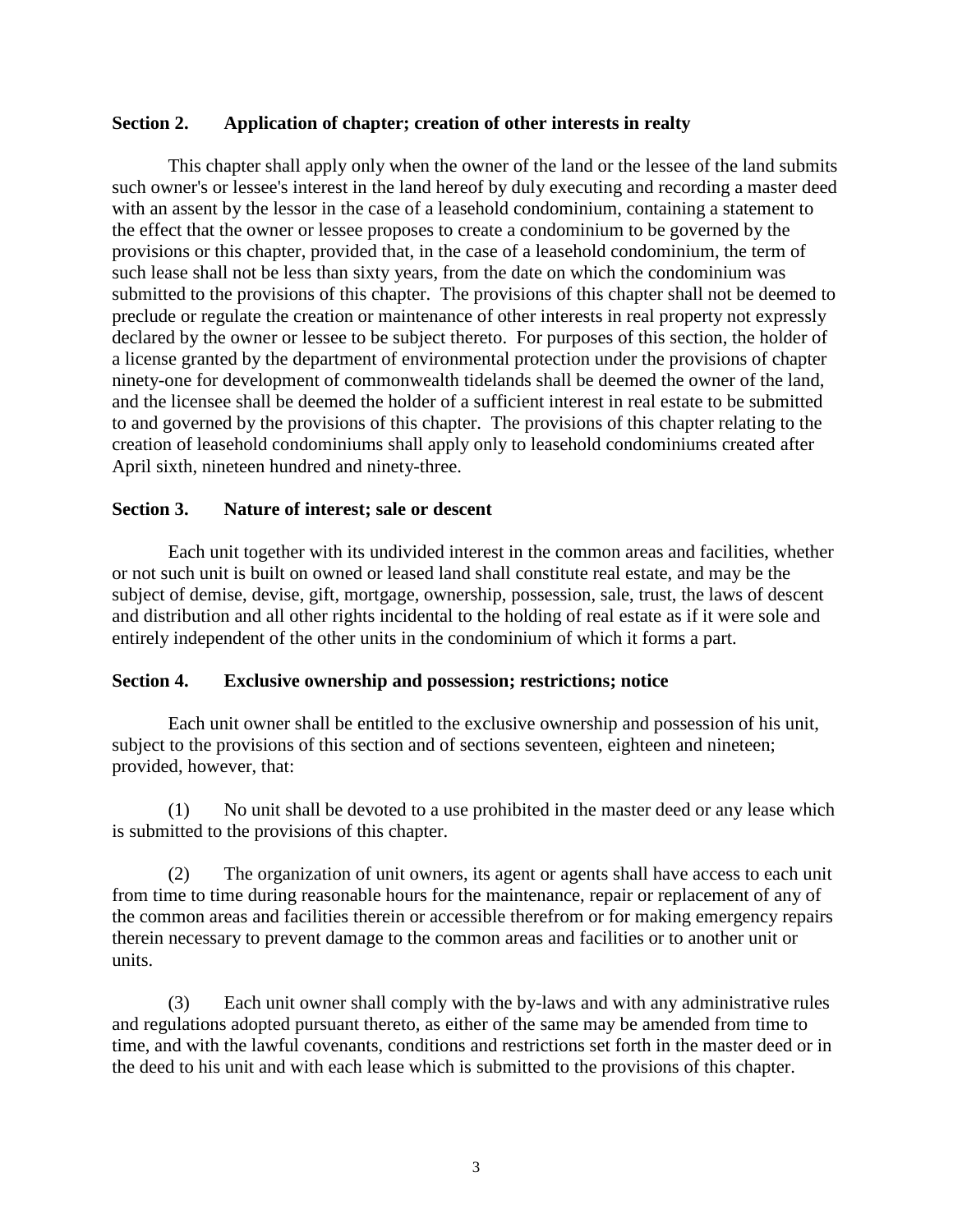(4) Each unit owner shall provide to the organization of unit owners and to each mortgagee holding a recorded mortgage upon the unit, within sixty days of the effective date of this subsection or at the time of acquisition of title to the unit, whichever comes later, written notice of the unit owner's name and mailing address. Thereafter, the unit owner shall provide written notice to the organization and said mortgagees of any changes in the name or mailing address previously provided by the unit owner. The organization and mortgagees may rely in good faith upon the most recent notice of name and address for the purpose of providing notices to the unit owner under this chapter or under provisions of the loan documents or condominium documents, and such notices sent in writing to the address listed in the most recent notice of name and address, if relied upon in good faith, shall be deemed sufficiently given, provided that the organization or mortgagee, as the case may be, has complied with other requirements, if any, of this chapter and the loan or condominium documents.

(5) The organization of unit owners shall provide to each mortgagee holding a recorded mortgage upon a unit, written notice of the organization's name and mailing address. The organization shall provide written notice to each such mortgagee of any changes in the name or mailing address previously provided by the organization. Each mortgagee holding a recorded mortgage upon a unit shall give written notice of the mortgagee's name and mailing address to the organization of unit owners. Thereafter, each mortgagee shall provide written notice to the organization of any changes in said name and address for the purpose of providing notices to the mortgagee under this chapter or under the provisions of the loan documents or condominium documents. The organization and mortgagees may rely in good faith upon the most recent notice of name and address for the purpose of providing notices to the organization and mortgagees, as the case may be, under this chapter or under the provisions of the loan documents or condominium documents. In addition, any first mortgagee may at any time give notice to both the unit owner and the organization of unit owners of its desire to receive notice regarding the granting of an easement or other interest or the granting or designation of a limited common areas, or the taking of other action by the organization of unit owners all as provided for in paragraph (2) of subsection (b) of section 5. Notice to the governing body of the organization of unit owners shall be deemed notice to the organization of unit owners. Any notices sent in writing to a mortgagee or to the governing body of the organization of unit owners, as listed in the most recent notice of name and address, if relied upon in good faith, shall be deemed sufficiently given, provided that the organization or mortgagee, as the case may be, has given notice as required by this chapter.

(6) Each unit owner shall provide in writing to the organization of unit owners the name or names of any tenants or occupants of the unit, other than visitors for less than thirty days.

#### **Section 5. Interest in common areas or facilities; percentage; division**

(a) Each unit owner shall be entitled to an undivided interest in the common areas and facilities in the percentage set forth in the master deed. Such percentage shall be in the approximate relation that the fair value of the unit on the date of the master deed bears to the then aggregate fair value of all the units and may include determinations of whether and how to weigh a restriction relating to value imposed on 1 or more, but fewer than all, units by covenant, agreement or otherwise.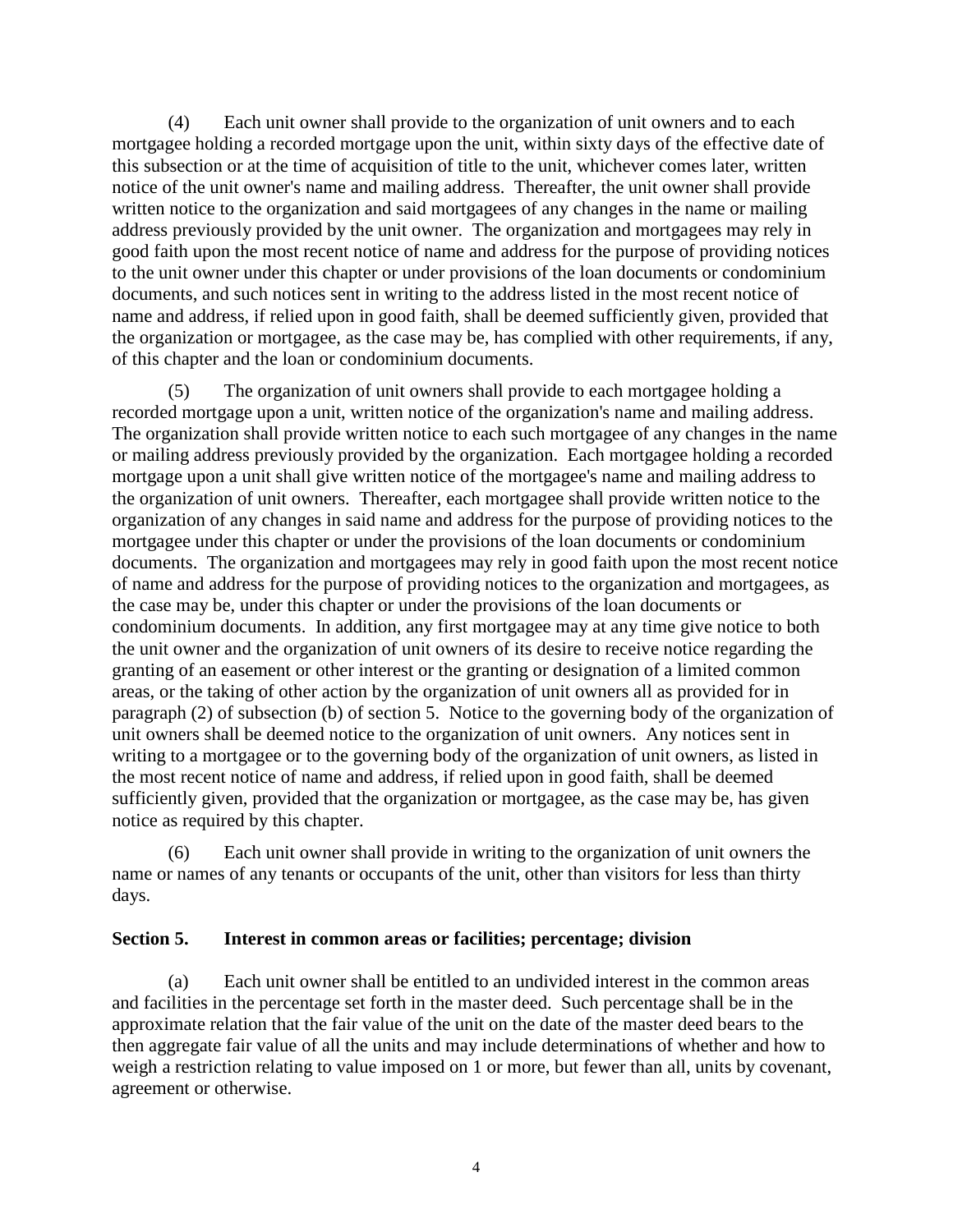(b)(1) The percentage of the undivided interest of each unit owner in the common areas and facilities as expressed in the master deed shall not be altered without the consent of all unit owners whose percentage of the undivided interest is materially affected, expressed in an amendment to the master deed duly recorded; provided, however, that the acceptance and recording of the unit deed shall constitute consent by the grantee to the addition of subsequent units or land or both to the condominium and consent to the reduction of the undivided interest of the unit owner if the master deed at the time of the recording of the unit deed provided for the addition of units or land and made possible an accurate determination of the alteration of each unit's undivided interest that would result therefrom; and provided, further, that readjustment of 1 or more unit's percentage interest solely to reflect release or termination of a restriction previously imposed on the unit by covenant, agreement or otherwise that was a factor for reduction of that percentage interest, with proportionate adjustment only to each other unit's percentage interest, if not otherwise provided for in the master deed, may be made by vote of 75 per cent or such other percentage of unit owners as is required to amend the master deed generally, whichever is less, and the consent of 51 per cent of the number of all mortgagees holding first mortgages on units within the condominium who have given notice of their desire to be notified as provided in clause (5) of section 4 is obtained; provided further, that any such readjustment shall be effective on the date the amendment is recorded in the appropriate registry of deeds or land registration office or such later date as may be stated in the amendment; and provided further, that in the case of readjustment following expiration of a terms of years stated in the restriction, that readjustment shall be effective on the date as aforesaid or 1 year after termination of the restriction, whichever is later. The percentage of the undivided interest in the common areas and facilities shall not be separated from the unit to which it appertains, and shall be deemed to be conveyed or encumbered with the unit even though such interest is not expressly mentioned or described in the conveyance or other instrument. The granting of an easement by the organization of unit owners, or the designation or allocation by the organization of unit owners of limited common areas and facilities, or the withdrawal of a portion of the common areas and facilities, all as provided for in this subsection, shall not be deemed to affect or alter the undivided interest of any unit owner.

 (2) The organization of unit owners, acting by and through its governing body, shall have the power and authority, as attorney in fact on behalf of all unit owners from time to time owning units in the condominium, except as provided in this subsection, to:

(i) Grant, modify and amend easements through, over and under the common areas and facilities, and to accept easements benefiting the condominium, and portions thereof, and its unit owners, including, without limitation, easements for public or private utility purposes, as the governing body of the organization shall deem appropriate; provided, however, that the consent of at least 51 per cent of the number of all mortgagees holding first mortgages on units within the condominium who have requested to be notified thereof, as provided in subsection (5) of section 4 is first obtained; and provided, further, that at the time of creation of such easement and at the time of modification or amendment of any such easement, such easement and any such modification or amendment shall not be inconsistent with the peaceful and lawful use and enjoyment of the common condominium property by the owners thereof. Such grant, modification, amendment, or acceptance shall be effective on the thirtieth day following the recording, within the chain of title of the master deed, of an instrument duly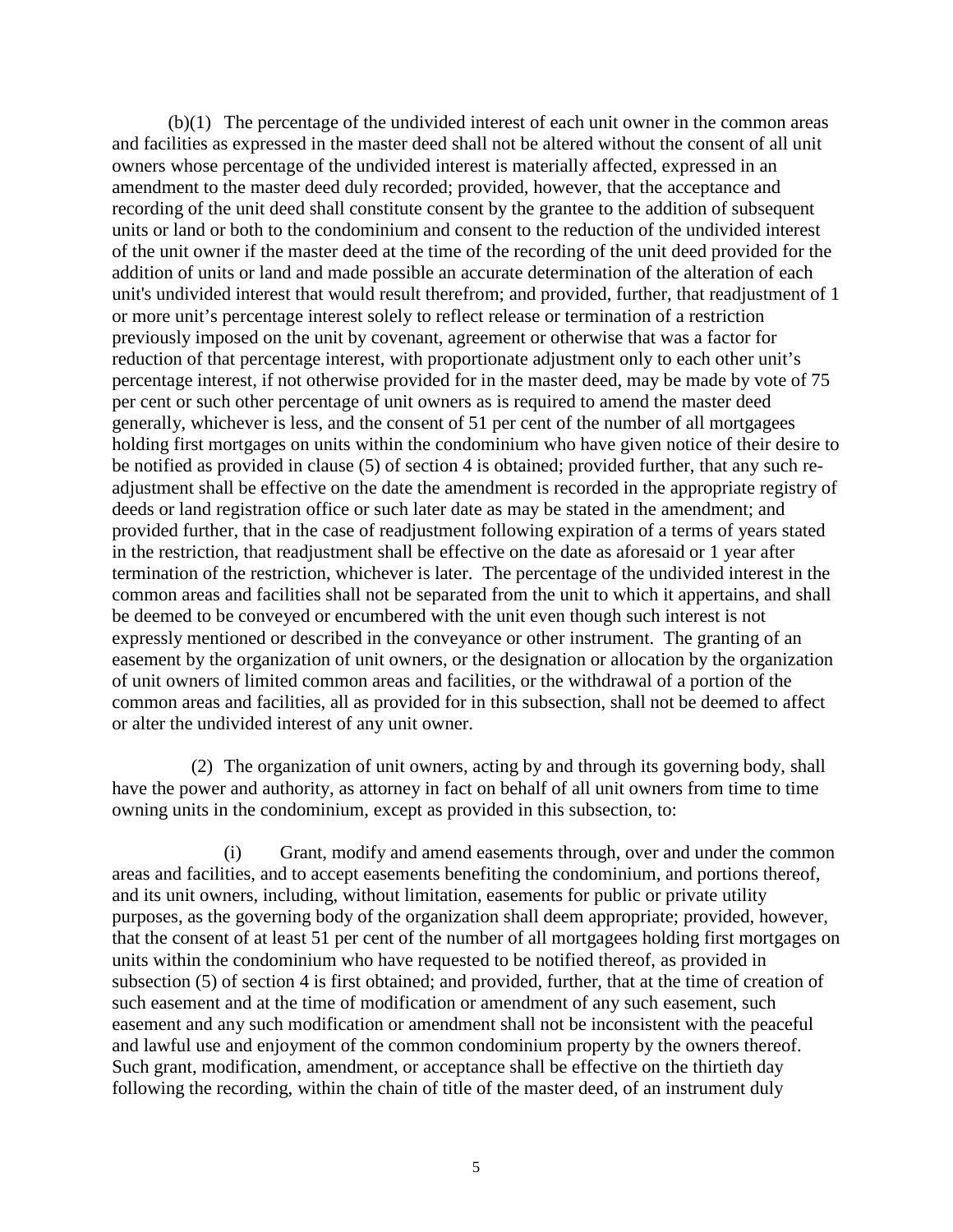executed by the governing body of the organization of unit owners setting forth the grant, modification, amendment or acceptance with specificity, and reciting compliance with the requirements of this subsection.

(ii) Grant to or designate for any unit owner the right to use, whether exclusively or in common with other unit owners, any limited common area and facility, whether or not provided for in the master deed, upon such terms as deemed appropriate by the governing body of the organization of unit owners; provided, however, that consent has been obtained from (a) all owners and first mortgagees of units shown on the recorded condominium plans as immediately adjoining the limited common area or facility so designated and (b) 51 per cent of the number of all mortgagees holding first mortgages on units within the condominium who have given notice of their desire to be notified thereof as provided in subsection (5) of section 4. In such case as the limited common area or facility shall directly and substantially impede access to any unit, the consent of the unit owner of such unit and its first mortgagee, if such mortgagee has requested notice as aforesaid, shall also be required. Such grant or designation, and the acceptance thereof, shall be effective 30 days following the recording, within the chain of title of the master deed or of the declaration of trust or by-laws, of an instrument duly executed by the governing body of the organization of unit owners and the grantee or designee and his mortgagees, which instrument shall accurately designate, depict and describe the area affected and the rights granted and designated, and shall recite compliance with the requirements of this subsection. Such grant or designation shall be considered an appurtenance to the subject unit and shall be deemed to be conveyed or encumbered with the unit even though such interest is not expressly mentioned or described in the conveyance or other instrument.

(iii) Extend, revive or grant rights to develop the condominium, including the right to add additional units or land to the condominium; provided, however, that the rights to add additional units are set forth in or specifically authorized by the master deed, and, notwithstanding any provision in section 19 to the contrary, withdraw any portion of the common area of the condominium upon which, at the time of said withdrawal, no unit has been added to the condominium in accordance with the master deed; and provided further, that said withdrawal is not specifically prohibited by the master deed. Any action taken pursuant to this subparagraph shall be taken upon such terms and conditions as the organization of unit owners may deem appropriate, including the method or formula by which the percentage interest of each unit is to be set in accordance with subsection (a) of section 5, or in accordance with another method which the organization of unit owners reasonably determines is fair and equitable under the circumstances, following such extension, revival, grant, additional or withdrawal if not specified in the master deed; provided further, that the consent thereto, including the terms and conditions thereof, of not less than 75 per cent of owners of units within the condominium, or such lower percentage, if any, as the master deed may provide, and 51 per cent of the number of all mortgagees holding first mortgages on units within the condominium who have given notice of their desire to be notified thereof as provided in subsection (5) of section 4 is obtained for such extension, revival, grant, addition or withdrawal. Any action taken pursuant to this subparagraph may be taken even if the time period for adding land, units of common facilities, or for withdrawal has expired. The withdrawal of common areas pursuant to this subparagraph shall not be deemed to affect the percentage interest of each unit. Such extension, revival, grant, addition or withdrawal shall be effective 30 days after the recording, within the chain of title of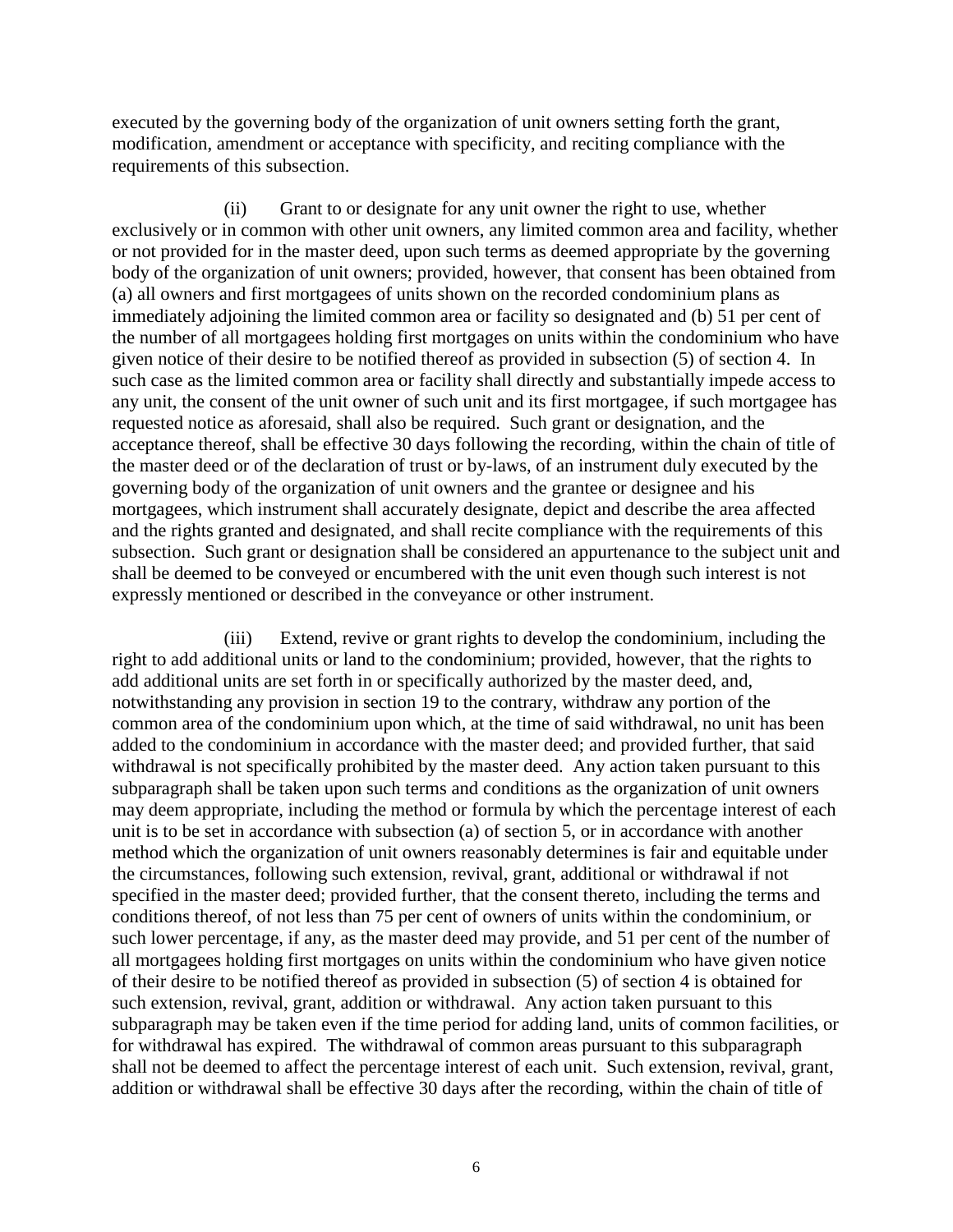the master deed or of the declaration of trust or by-laws, of an instrument duly executed by the organization of unit owners setting forth accurately the extension, revival, grant, addition or withdrawal, and reciting compliance with the requirements of this subsection; and

(iv) Sell, convey, lease or mortgage any rights or interest created as a result of exercise of rights established under subparagraph (iii); provided, however, that any proceeds obtained by the organization of unit owners as a result of such sale, conveyance, lease, or mortgage may be paid by the organization of unit owners for common expenses of the condominium, and otherwise shall be distributed in accordance with subparagraph (iii) of subsection (a) of section (6), or in accordance with another method which the organization of unit owners reasonably determines is fair and equitable under the circumstances. The provisions of paragraph (2) shall not affect the rights reserved by the declarant in the master deed except to the extent such rights have expired.

Any consent required by this subsection shall be deemed to be given if, upon written notice by certified and first class mail, provided by the governing body of the organization of unit owners of a proposed action hereunder, to the unit owner or mortgagee whose consent is required, such unit owner or mortgagee fails to object within 60 days of the date of mailing of such notice. The consent of each mortgagee, to the extent required hereunder, shall be counted separately as to each unit upon which such mortgagee holds a mortgage, based upon one vote for each unit. In no event may a consent required of a mortgagee under this subsection be withheld unless the interests of the mortgagee would be materially impaired by the action proposed. In the event of any conflict between the provisions of this subsection and of the master deed, trust or by-laws or other governing documents of the condominium, this subsection shall control. Any third party interested in title to said condominium or condominium unit or units may conclusively rely upon the recitation of compliance contained within any instrument recorded pursuant to this subsection.

(c) The common areas and facilities shall remain undivided and no unit owner or any other person shall bring any action for partition or division of any part thereof, except as provided in sections seventeen, eighteen and nineteen. The use of limited common areas and facilities may be designated by the organization of unit owners in the same manner as set forth herein relative to the granting of easements; provided, however, that such designation shall take the form of an amendment to the master deed, executed by said organization and the unit owner or owners to whom the designation is made, upon the written consent of the owner or owners of the unit or units directly abutting the limited common area and facility or whose unit or units are directly affected thereby and upon the payment by the unit owner to whom the designation is being granted of the reasonable costs of the preparation, execution and the recordation thereof. Said amendment shall be recorded in the appropriate registry of deeds or land registration office in the names of the parties and the condominium. Nothing contained herein shall be construed to require the consent of one hundred per cent of the beneficial interest and the mortgagees to the granting of an easement by the organization of unit owners, or the designation or allocation of limited common areas and facilities. Except as expressly provided herein, the provisions hereof may not be varied by agreement and rights conferred hereby may not be waived. In the event of a conflict between this section and the master deed, or declaration of trust, or bylaws of any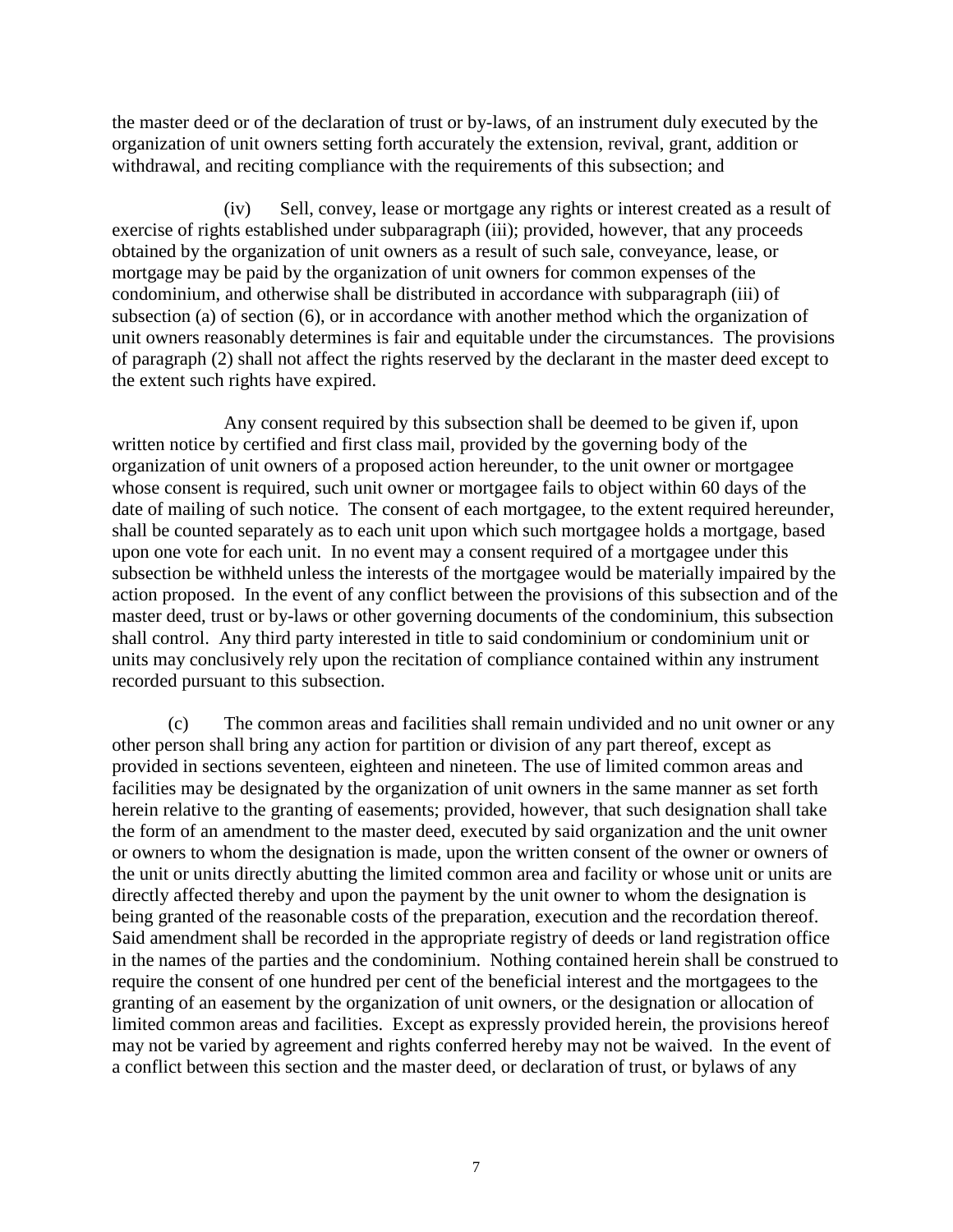condominium submitted to the provisions of this chapter, the language hereof shall control. Any covenant or provision to the contrary shall be null and void.

(d) Each unit owner may use the common areas and facilities in accordance with their intended purposes without being deemed thereby to be hindering or encroaching upon the lawful rights of the other unit owners.

(e) The necessary work of maintenance, repair and replacement of the common areas and facilities shall be carried out as provided in the by-laws.

(f) Unless the by-laws otherwise provide, whenever the common areas and facilities shall require emergency works of repair, replacement or maintenance, any unit owner may undertake the same at his expense and recover his reasonable costs as a common expense.

(g) No work which would jeopardize the soundness or safety of the building shall be done in a unit or in the common areas and facilities unless in every such case the unanimous consent of all unit owners is first obtained.

# **Section 6. Profits and expenses; lien**

(a)(i) Except as provided in paragraph (ii), all common expenses shall be assessed against all units either in accordance with their respective percentages of undivided interest in the common areas and facilities or, if stated in the master deed or an amendment thereto duly recorded in the approximate relation that the area of the unit bears to the aggregate area of all the units, which may take into account unit location, amenities in the unit, and limited common areas and facilities benefiting the unit; provided, however, that such an amendment shall require the consent of all unit owners whose common expense assessment is materially affected. The organization of unit owners shall have a lien on a unit for any common expense assessment levied against that unit from the time the assessment becomes due. Common expense assessments must be made at least annually, based on a budget adopted at least annually in accordance with the master deed, trust, or by-laws.

(ii) If any expense is incurred by the organization of unit owners as a result of the unit owner's failure to abide by the requirements of this chapter or the requirements of the master deed, trust, by-laws, restrictions, rules or regulations, or by the misconduct of a unit owner, or his family members, tenants, or invitees, the organization of unit owners may assess that expense exclusively against the unit owner and such assessment shall constitute a lien against that unit from the time the assessment is due, and such assessment shall be enforceable as a common expense assessment under this chapter. Notwithstanding the provisions of clause (i), the organization of unit owners may assess the cost of maintaining, repairing or replacing a limited common area and facility, solely to the owner of the unit to which a limited common area and facility is appurtenant, allocated, or designated, and such assessment shall be enforceable as a common expense assessment under this chapter; in the alternative, the organization of unit owners may require the owner of the unit to which a limited common area and facility is appurtenant, allocated, or designated to maintain, repair, or replace such limited common area and facility without the intervention of the organization of unit owners. Notwithstanding the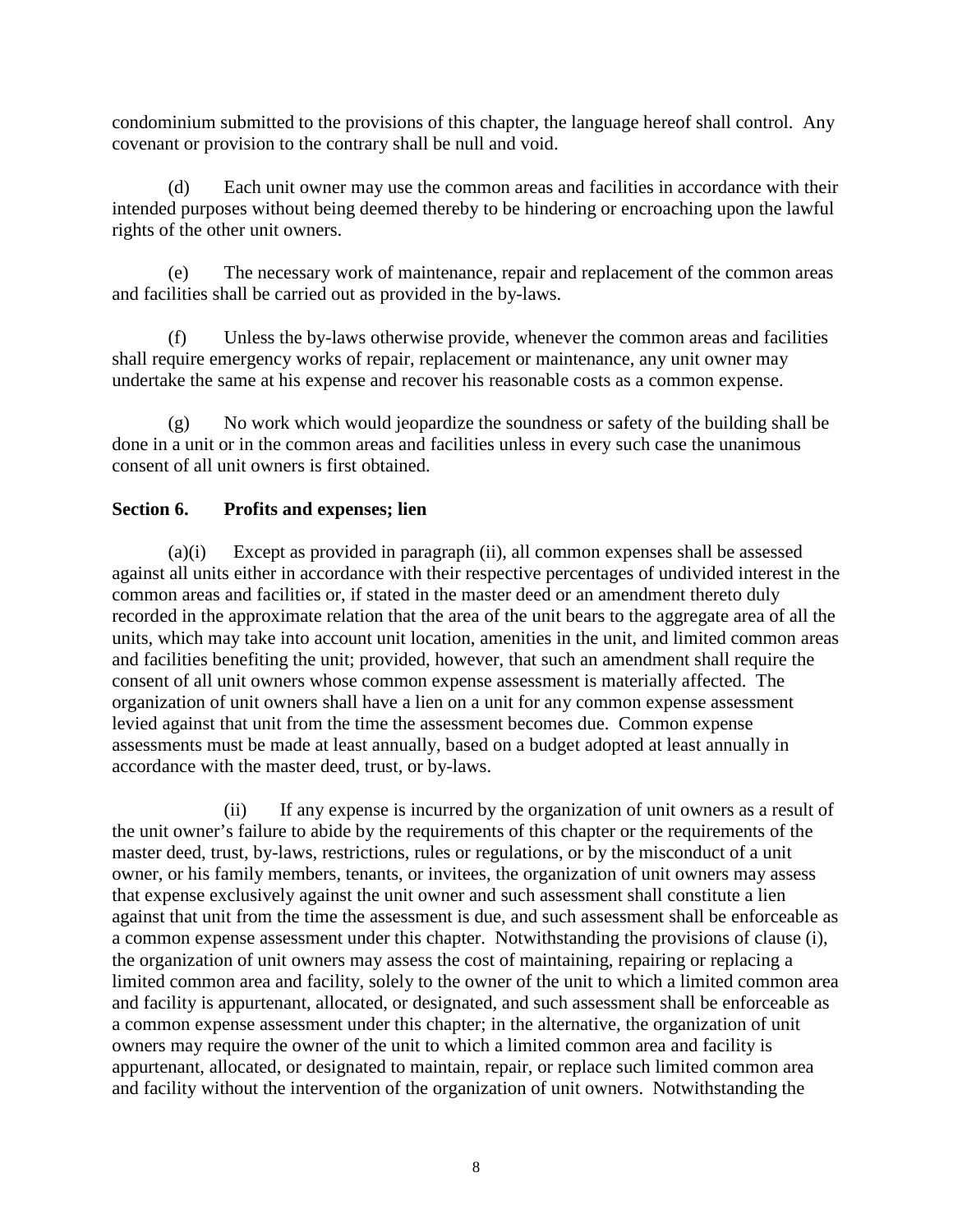provisions of clause (i), the organization of unit owners may assess to each unit owner the direct cost of any energy conservation device installed in a unit, not already separately metered for water and utilities, including but not limited to the installation of separate water meters, low-flow toilets and showerheads, faucet aerators, windows and storm windows; provided, however, that a unit owner required to install such energy conservation device hereunder may appeal to the board of trustees of the organization of unit owners or if there is no board of trustees, the entity performing its duties. Said board or entity of said organization, in its sole and reasonable discretion, may grant to such unit owner a waiver of such required installation upon such terms and conditions as the organization of unit owners shall deem fit. The cost thereof shall be collected in the same manner as common expense assessments under this chapter. The organization of unit owners may assess to each unit owner his proportionate share of the costs for water and other utilities, as measured by the meter attached to the unit; provided however, that the board of trustees of the organization of unit owners receives the approval of the majority of unit owners in attendance at a meeting, for which notice was duly given and which was held for the purposes of issuing such an assessment. A unit owner assessed costs hereunder may appeal the assessment to said board or entity of said organization of unit owners. Such appeal shall be in writing and shall set forth a clear and concise statement of reasons for an exemption from the assessment for the unit owners. Said board or entity of said organization, in its sole and reasonable discretion, may grant to said unit owner a waiver of the assessment provided herein upon such terms and conditions as the organization of unit owners shall deem fit. In the event of a conflict between this subsection and the master deed, trust, or bylaws, and any amendment thereto, of any condominium submitted to the provisions of this chapter, the provisions of this subsection shall control. Notwithstanding the aforesaid, nothing contained herein shall be construed to be in conflict with the provisions of the state sanitary code. The organization of unit owners may also assess any fees, attorneys' fees, charges, late charges, fines, costs of collection and enforcement, court costs, and interest charged pursuant to this chapter against the unit owner and such assessment shall constitute a lien against the unit from the time the assessment is due, and shall be enforceable as common expense assessments under this chapter.

(iii) Common profits shall be distributed among unit owners in the same manner as common expenses are charged to the unit owners.

(b) The unit owner shall be personally liable for all sums assessed for his share of the common expenses including late charges, fines, penalties, and interest assessed by the organization of unit owners and all costs of collection including attorneys' fees, costs, and charges.

(c) When any portion of the unit owner's share of the common expenses has been delinquent for at least sixty days subsequent to April 1, 1993, the organization of unit owners shall send a notice stating the amount of the delinquency to the unit owner by certified and first class mail. The organization of unit owners shall also send a notice stating the amount of the delinquency to the first mortgagee by certified and first class mail, provided, that the first mortgagee has informed the organization of unit owners of its name and mailing address. Furthermore, thirty days prior to the filing of an action by the organization of unit owners to enforce its lien for delinquent common expenses, the organization of unit owners shall send a notice stating its intention to file said action to the first mortgagee by certified and first class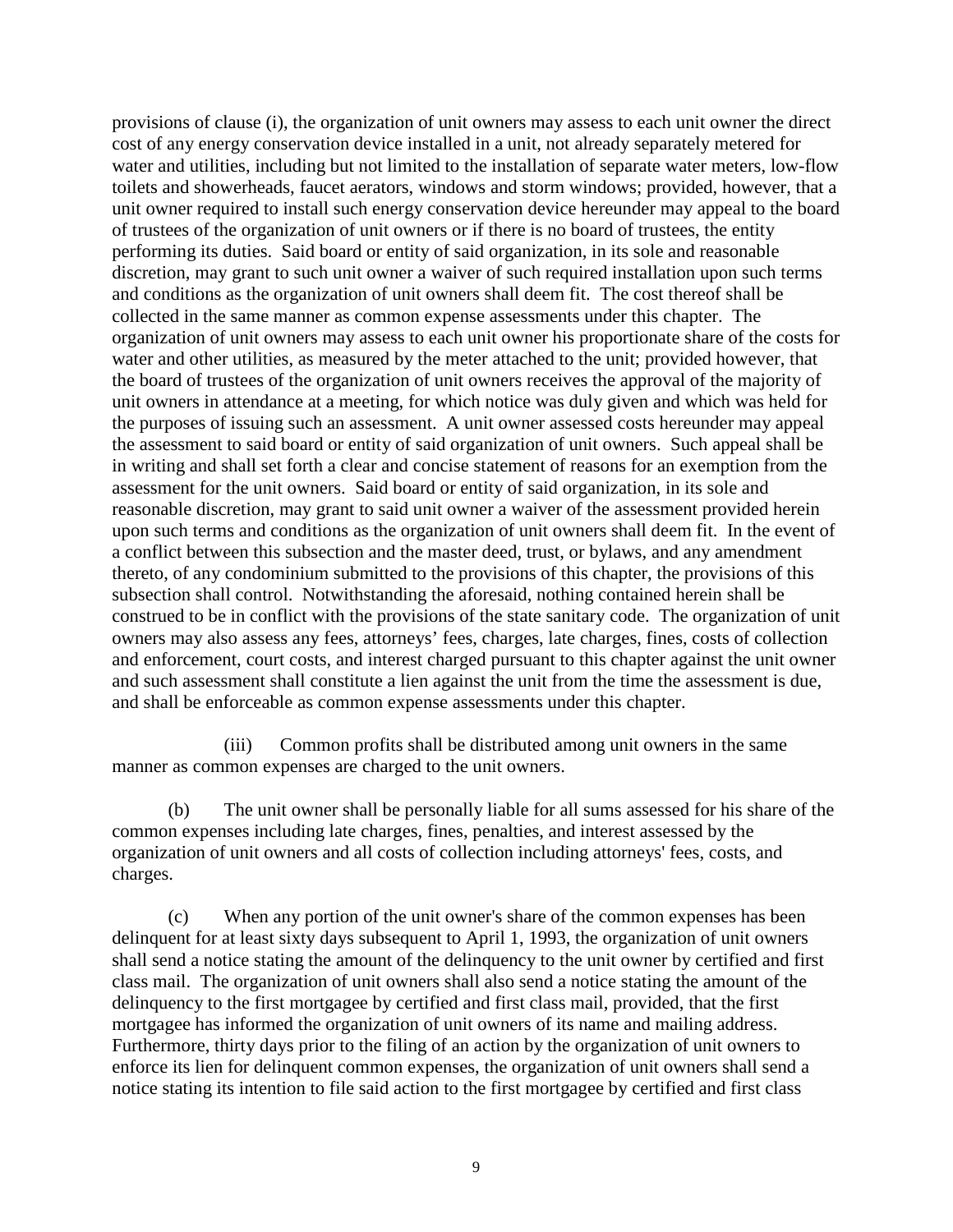mail, provided that the first mortgagee has informed the organization of unit owners of its name and mailing address. In the event of the appointment of a receiver for the condominium pursuant to the provisions of chapter one hundred and eleven, the lien for charges imposed for the payment of expenses incurred by the receiver shall have priority over all other liens and mortgages, except municipal liens.

A lien under this section shall be enforced in the manner provided in sections five and five A of chapter two hundred and fifty-four. Such lien is prior to all other liens and encumbrances on a unit except (i) liens and encumbrances recorded before the recordation of the master deed, (ii) a first mortgage on the unit recorded before the date on which the assessment sought to be enforced became delinquent, and (iii) liens for real estate taxes and other municipal assessments or charges against the unit. This lien is also prior to the mortgages described in clause (ii) above to the extent of the common expense assessments based on the budget adopted pursuant to subsection (a) above which would have become due in the absence of acceleration during the six months immediately preceding institution of an action to enforce the lien and to the extent of any costs and reasonable attorneys' fees incurred in the action to enforce the lien, provided however, that the amount of attorneys' fees incurred prior to January 1, 1993 which shall be prior to the mortgage described in clause (ii) above shall be limited to no more than two thousand and five hundred dollars, and provided further, that payment of the assessments with respect to such six month period, and to the extent of any costs or reasonable attorneys' fees incurred in said action, shall serve to discharge such lien to the extent that such lien is prior to such mortgages described in clause (ii) above. The priority amount shall not include any amounts attributable to special assessments, late charges, fines, penalties, and interest assessed by the organization of unit owners. The failure of the organization of unit owners to send the first mortgagee either the notice of sixty day delinquency of common expenses, as described above, or the thirty day notice of intent to file an action to enforce the lien for delinquent common expenses, as described above, shall not affect the priority lien of the organization of unit owners for up to six months' common expenses, but the priority amount shall not include any costs or attorneys' fees incurred in the action to enforce the lien. This subsection does not affect the priority of mechanics' or materialmen's liens, or the priority of liens or other assessments made by the organization of unit owners. Recording of the master deed constitutes record notice and perfection of this lien; no further recordation of any claim of lien for assessment under this section is required.

Neither this section nor anything contained in sections five or five A of chapter two hundred and fifty-four shall be deemed to prohibit actions to recover sums for which this subsection creates a lien or to prohibit an organization of unit owners from taking a deed in lieu of enforcement of the lien created by this section.

The organization of unit owners shall take no further action to enforce its priority liens against a particular unit for common expenses if the first mortgagee agrees in writing that a priority lien exists without the requirement of instituting an action, as to such enforcement and pays, within 60 days of said writing, the following prescribed amounts: (1) so much of any delinquent assessments on that unit for regularly recurring budgeted common expenses over a period for six months immediately preceding the notice of delinquency that would constitute a priority amount if an action had been commenced on the date the organization gives its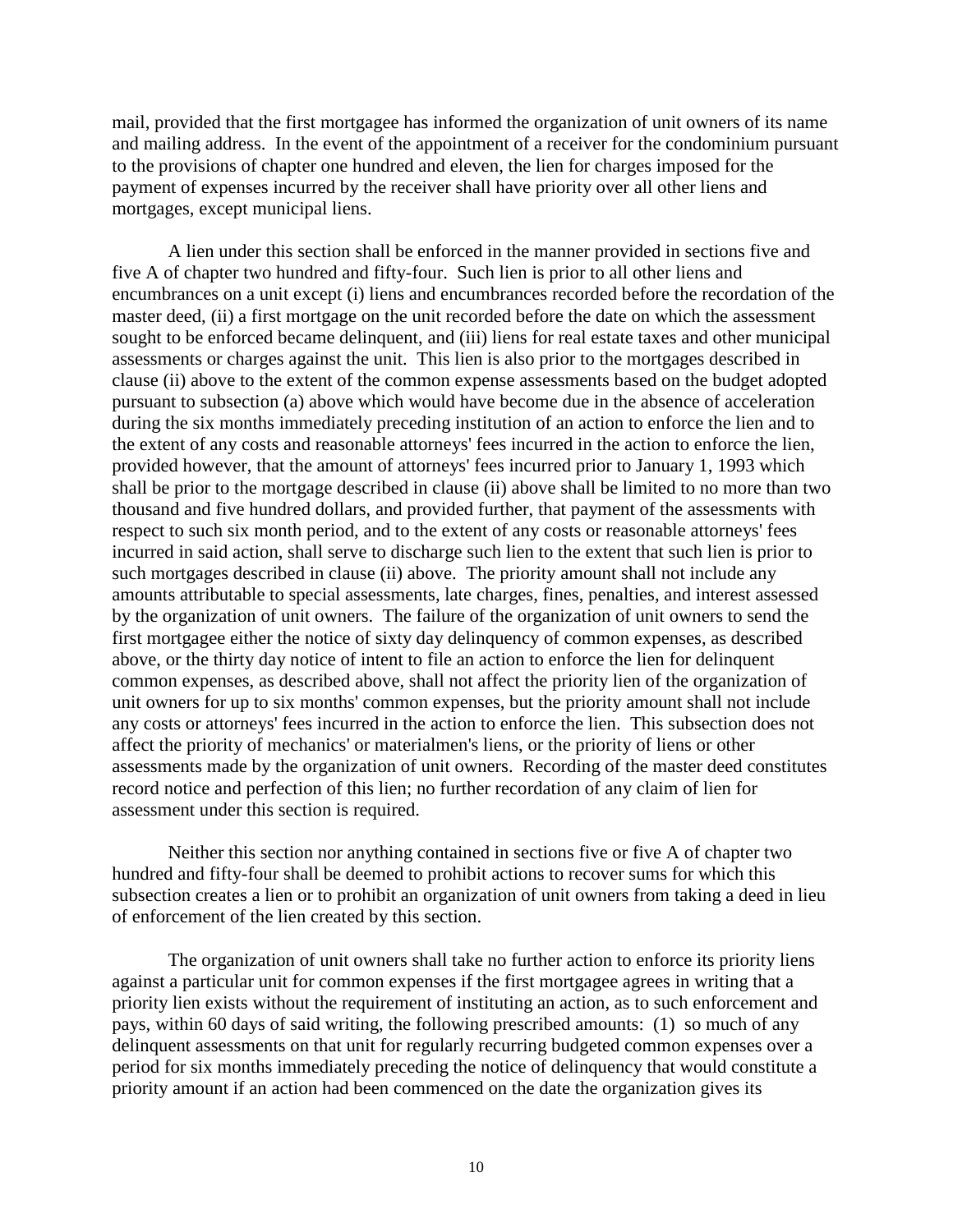delinquency notice to the mortgagee; (2) costs and reasonable attorney's fees incurred by the organization at the time of said writing by the first mortgagee to collect outstanding common expenses, including, but not limited to, costs and fees to ascertain the first mortgagee's identity, examine title, and prepare and send to the unit owner and mortgagee the notices referred to in this paragraph; and to pay within 30 days of their due date; (3) all future common expenses, and special assessments other than special assessments for improvements made pursuant to section 18, assessed against that unit from the date of said notice until such time as the mortgagee's mortgage is foreclosed or otherwise no longer encumbers the unit. The amount which the first mortgagee, if it so elects, would be required to pay to cause the organization not to proceed to enforce its priority liens shall not include any amounts attributable to late charges, fines, penalties, and interest assessed by the organization of unit owners and shall only include amounts attributable to special assessments due and payable after the giving of the delinquency notice pursuant to this paragraph, and then only to the extent the special assessment is not made with respect to any improvement authorized under section 18. If the amounts described in clauses (1) and (2) are not received within said 60 day period, or if the amount of any future assessments under clause (3) is not received within 30 days of their due date, the organization may proceed to take further action to enforce its liens without voiding the first mortgagee's obligation to pay as provided in this subsection. The agreement by the first mortgagee to make payments in the amounts and for the duration specified in this paragraph shall be binding upon its successors and assigns and the successful bidder at any foreclosure but no such successor, assign, bidder or purchaser shall have any liability by virtue of the first mortgagee's undertaking pursuant to this paragraph for any amount first arising, assessed or becoming due after the mortgage is foreclosed or otherwise no longer encumbers the unit. The first mortgagee shall not be liable for the amounts described in clauses (1), (2) and (3) which arise after the first mortgagee ceases to have an interest in the unit. Such amounts shall then become the obligation of the successors and assigns of the first mortgagee.

Within ten days after receipt of the written request of the first mortgagee, the organization of unit owners shall provide a written statement in reasonable detail of the actual dollar amounts the first mortgagee would be required to pay, if it so elected, to cause the organization of unit owners not to take further action to enforce its priority liens against the unit as provided in this section. The first mortgagee shall have 14 days following the mailing of said written statement to enter into the written agreement provided for in the previous paragraph. Unless the organization of unit owners has notice of a first mortgagee's foreclosure sale actually scheduled within 30 days, the organization of unit owners shall take no further action to enforce its priority liens against a particular unit for common expenses for a period of 24 days from the receipt of the written request by the first mortgagee or 14 days following mailing of the written statement by the organization of unit owners, whichever is less. The failure of the organization of unit owners to send the written statement to the first mortgagee, as described above, shall not affect the priority lien of the organization of unit owners for up to six months' common expenses, but the priority amount shall not include any costs or attorneys' fees incurred to collect or enforce the liens.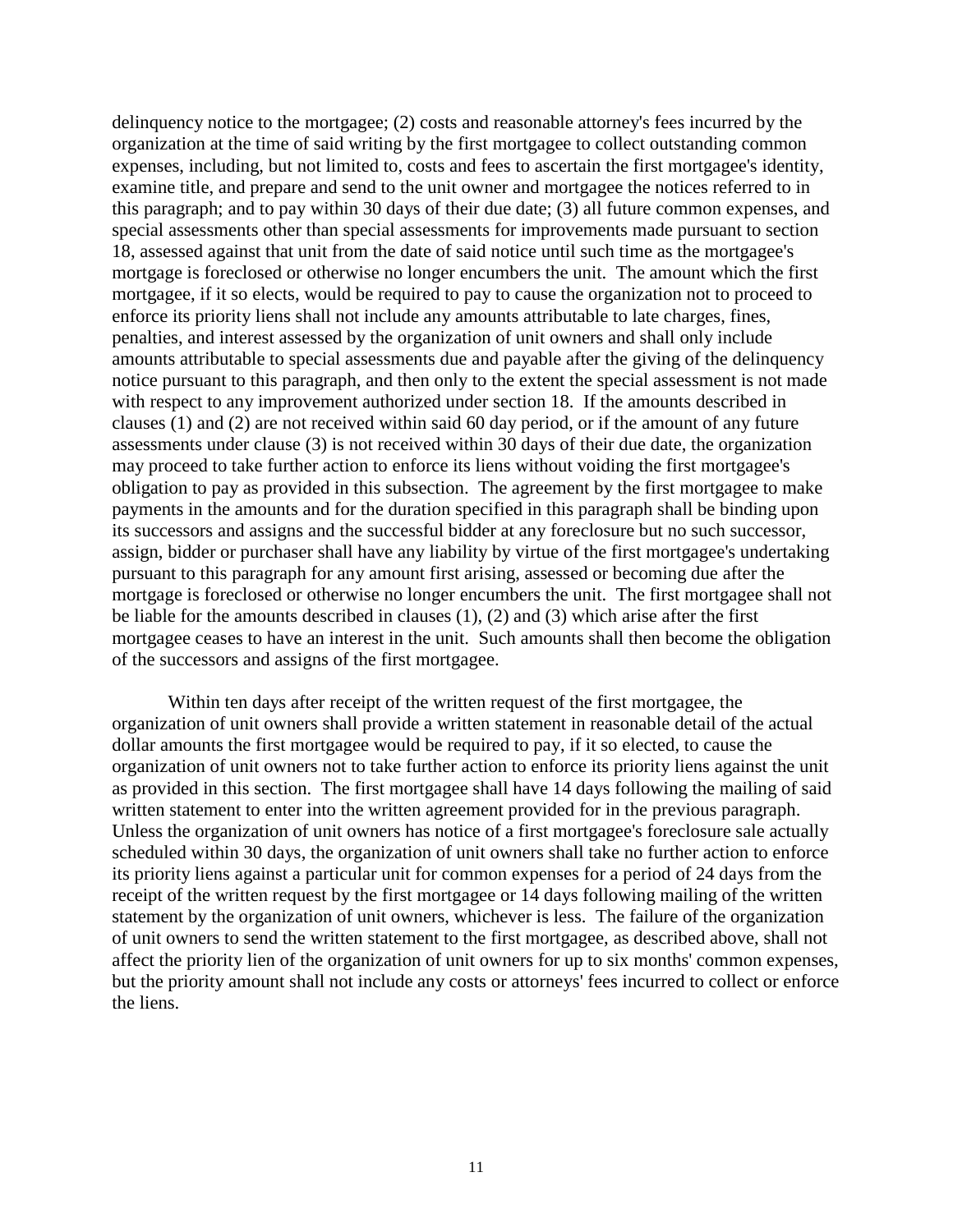If a unit owner fails to pay his share of the common expenses to the organization of unit owners for at least twenty-five days from the date it was due, the organization of unit owners may, as a separate and additional remedy, subject to the existing rights of a holder of a first mortgage of record, collect from any tenant renting the unit any rent then or thereafter due to the owner of such unit. Such organization shall apply such rent collected against the amount owed to it by the unit owner. Prior to taking any action hereunder, the organization of unit owners shall give to the delinquent unit owner written notice of its intent to collect the rent owed. Such notice shall be sent by any form of mail or other delivery requiring or providing a signed receipt, shall set forth the exact amount the organization of unit owners claims is due and owing by the unit owner and shall indicate the intent of the organization to collect such amount from rent, along with any other amounts which become due within the current fiscal year and which remain unpaid for twenty-five days after they become due. Further, a copy of such notice shall also be provided to any first mortgagee of record on such unit who has previously requested in writing that the organization of unit owners notify it of any delinquency in the payment amounts due to the organization by the owner of such unit.

The unit owner shall have ten days after receipt of such notice to file a written response with the organization of unit owners. Such response shall be signed under the pains and penalties of perjury; shall, in the case of monthly installments of common expenses, include proof, in the form of a canceled check, receipt or other document, that the installment was paid or shall, in the case of any other charge, state in short and plain terms all grounds upon which said unit owner maintains that the amount claimed to be owed to the organization was incorrectly calculated or charged and shall state exactly what amount, if any, the unit owner admits he owes to the organization of unit owners.

If the unit owner fails to timely file a response in compliance with the foregoing requirements or admits in such response that he owes any amount to the organization of unit owners, the organization shall be entitled to immediately notify and direct each tenant renting such unit from such owner to thereafter pay all or a portion of the rent otherwise due by such unit owner to the organization, such rent or portion thereof to be limited to the lesser of: (i) the amount the organization claimed is due on its notice to the unit owner, if the unit owner failed to timely file a response in compliance with the requirements set forth above; or (ii) the amount such unit owner admitted was due in his timely filed response. The organization shall have a continuing right to collect any rent otherwise payable by the tenant to such unit owner, until such amount, plus any charges thereafter becoming due, are satisfied in full; provided, however, that nothing herein shall preclude the unit owner from seeking equitable relief from a court of competent jurisdiction or seeking a judicial determination of the amount owed; and provided further, that nothing herein shall prevent the organization of unit owners from bringing an action under section five of chapter two hundred and fifty-four or to otherwise establish the amount owed to it by the unit owner or otherwise to seek and obtain an order requiring the tenant in such unit or tenants in other units owned by the unit owner in the condominium to pay to the organization rent otherwise due to the unit owner. If in any action brought to establish the amount owed by a unit owner to the organization, it is established that such unit owner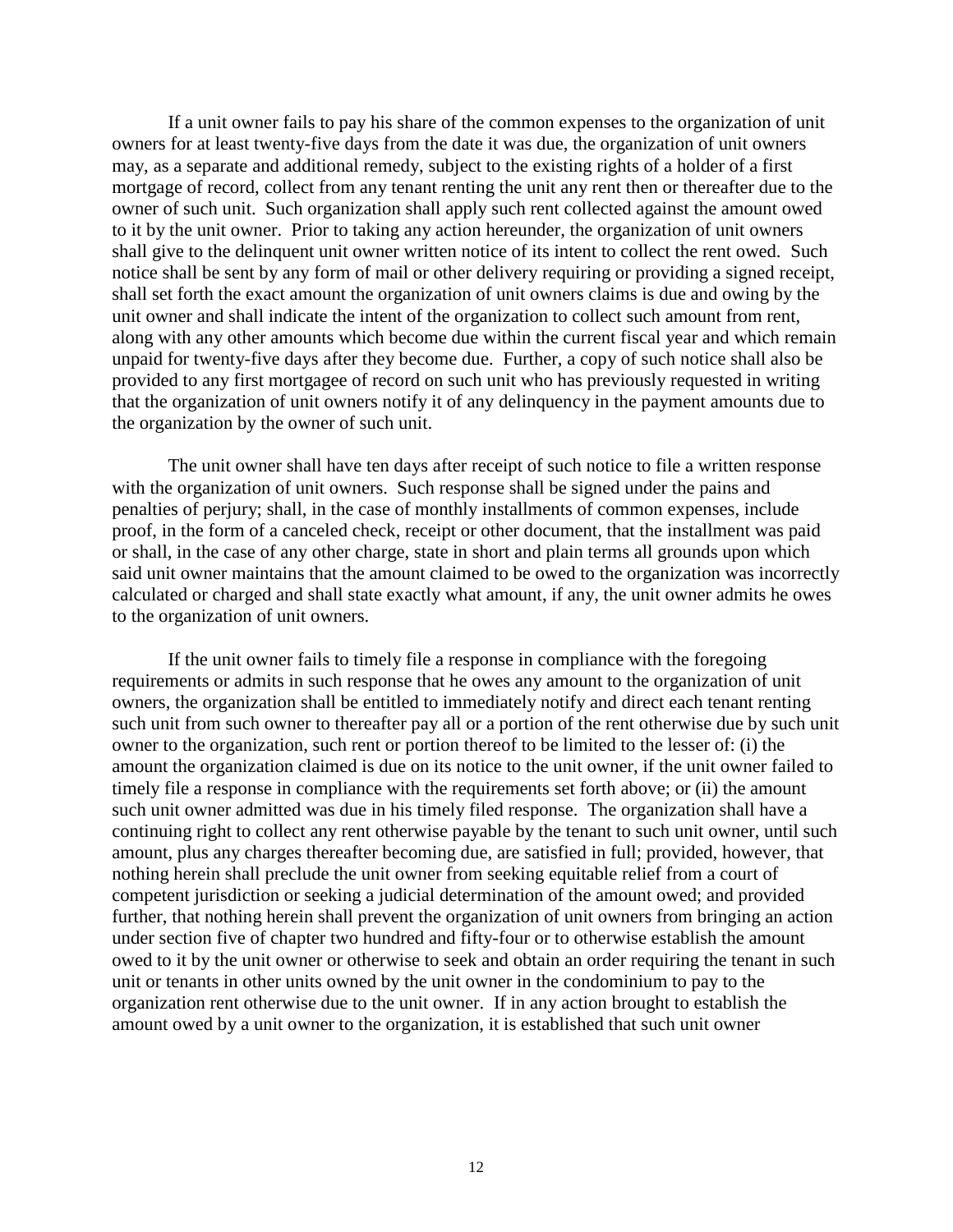knowingly misrepresented any material fact on any response filed pursuant to the provisions of this section, the organization shall be entitled to recover from such unit owner three times the amount determined to be owed by said unit owner at the time of his response. Further, the organization of unit owners shall be entitled to collect any charges thereafter becoming due and all of the organization's costs, including reasonable attorneys' fees, incurred in such action.

In no event shall a unit owner take any retaliatory action against any tenant who pays rent, or any portion thereof, to the organization of unit owners as provided in this section. The provisions of section eighteen of chapter one hundred and eighty-six and section two A of chapter two hundred and thirty-nine shall apply to any reprisal taken by a unit owner against a tenant who made or expressed an intention to make a payment to the organization pursuant to this section. Any waiver of the provisions of this section in any lease or rental agreement shall be void and unenforceable as against public policy.

Nothing herein shall be construed to prevent an organization of unit owners from adopting or amending its master deed, trust, by-laws or rules and regulations to provide additional protections, remedies, or rights for said organization.

To the extent that any first mortgagee of record is entitled to an assignment of rents and to the extent that it exercises its rights by written notice recorded at the registry of deeds or the registry district of the land court in which the property lies and by written notice sent by certified or registered mail to the presiding officer of the governing board of the condominium, then commencing with the next rental period, but not for any prior period, the first mortgagee may collect such rents. If the first mortgagee commences collection of such rents, it shall be obligated to pay all prospective expenses lawfully assessed by the organization of unit owners, including late fees, interest, late charges, collection costs, reasonable attorneys' fees, assessments and special assessments and shall be subject to all other provisions of this chapter, the master deed, trust, by-laws and rules and regulations. Further, the first mortgagee shall be obligated to pay any such expenses or other charges which were, prior to the commencement of the collection of rents by the first mortgagee, due and payable to the organization, to the extent that the rent collected monthly by the first mortgagee exceeds the installment of principal and interest which was due monthly to the first mortgagee prior to default, the monthly installments of real estate taxes and mortgage insurance, the monthly share of common expenses, and the customary and ordinary unit repair, operation and maintenance costs, until such time as all arrearages due to the organization by the prior unit owner are paid in full. The organization shall have priority to receive funds collected from the tenant of a delinquent unit owner as to any junior lien holder.

Except as provided in section twenty-one, in the event of a conflict between this subsection and the master deed, trust, or by-laws, and any amendment thereto, the provisions of this subsection shall govern, notwithstanding the date on which the condominium was submitted to the provisions of this chapter.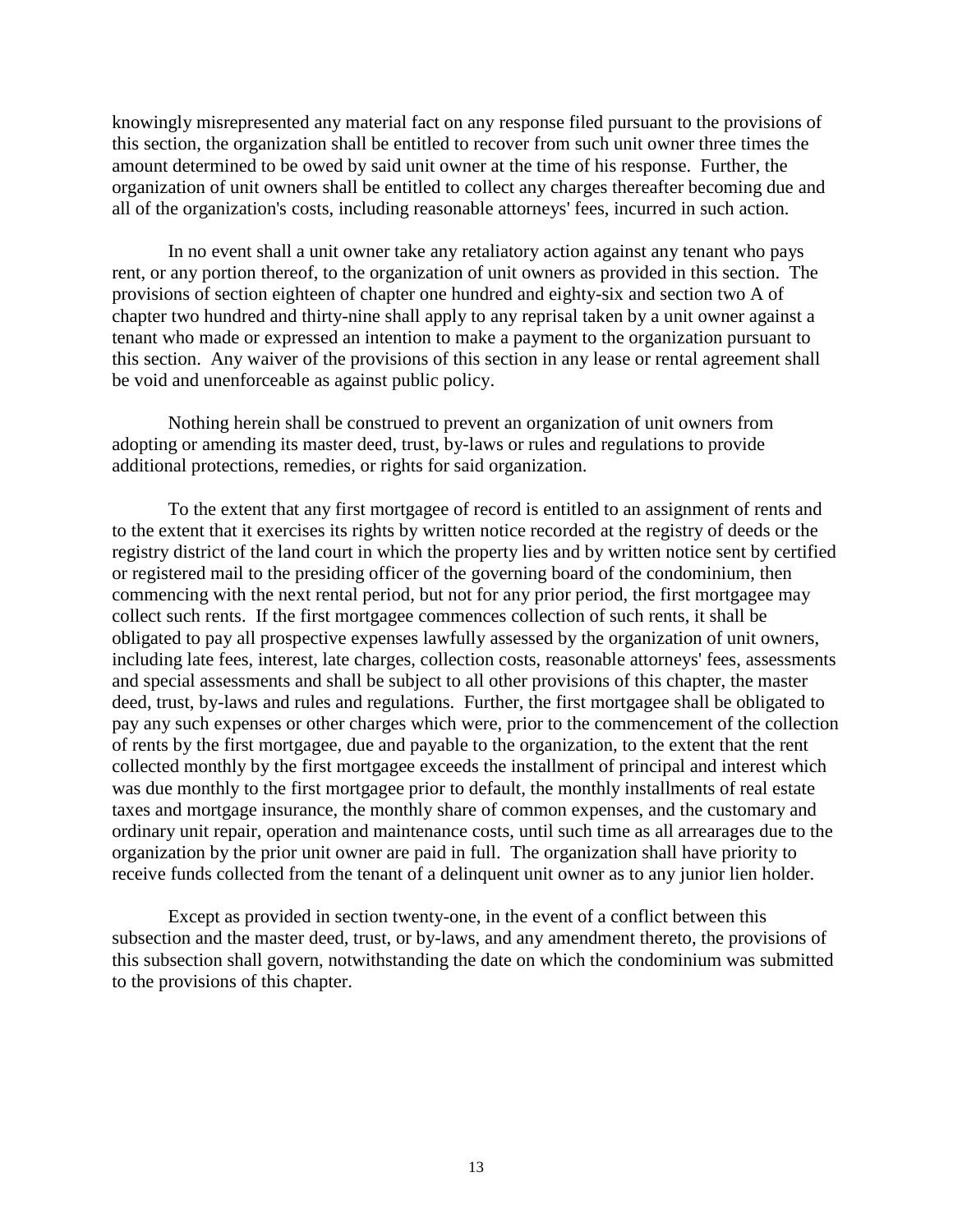(d) A statement from the organization of unit owners setting forth the amount of unpaid common expenses and any other sums which have been assessed against a unit owner, including a statement of the amount which the organization of unit owners claims is entitled to priority with respect to any mortgage under subsection (c), shall operate to discharge the unit from any lien for other sums then unpaid when recorded in the appropriate registry of deeds; provided, however, that any statement or document issuing from an unincorporated organization of unit owners may be recorded in a registry of deeds and if so recorded shall indicate and specify therein the book and page, or document number if registered land, within such registry of the instrument from which the signatory or signatories of the statement obtained authority to sign on behalf of the unincorporated organization. The statement shall be furnished within ten business days after receipt of a written request, upon payment of a reasonable fee, and shall be binding on the organization of unit owners, the governing body of the organization of unit owners, and every unit owner; provided, however, that no fee shall be required of any mortgagee, in connection with a foreclosure of a mortgage, who has given the organization notice of its intention to foreclose a mortgage upon the unit.

# **Section 7. Contribution toward common expenses; liability; offset, deduction, or waiver prohibited**

No unit owner may exempt himself from liability for his contribution toward the common expenses by waiver of the use or enjoyment of any of the common areas and facilities or by abandonment of the unit or otherwise; and no unit owner shall be entitled to an offset, deduction, or waiver of common expenses or other charges levied or lawfully assessed by the organization of unit owners.

# **Section 8. Master Deed; Recording; Contents**

The master deed shall be recorded in the registry of deeds or the land registration office where the real estate is located and shall contain the following particulars:

(a) The statement required by section two.

(b) A description of the land on which the building or buildings and improvements are located.

(c) A description of each building stating the number of stories, the number of units if there is more than one and the principal materials of which it is constructed.

(d) The unit designation of each unit, and a statement of its location, approximate area, number of rooms, and immediate common area to which it has access, and any other data necessary for its proper identification.

(e) A description of the common areas and facilities and the proportionate interest of each unit therein.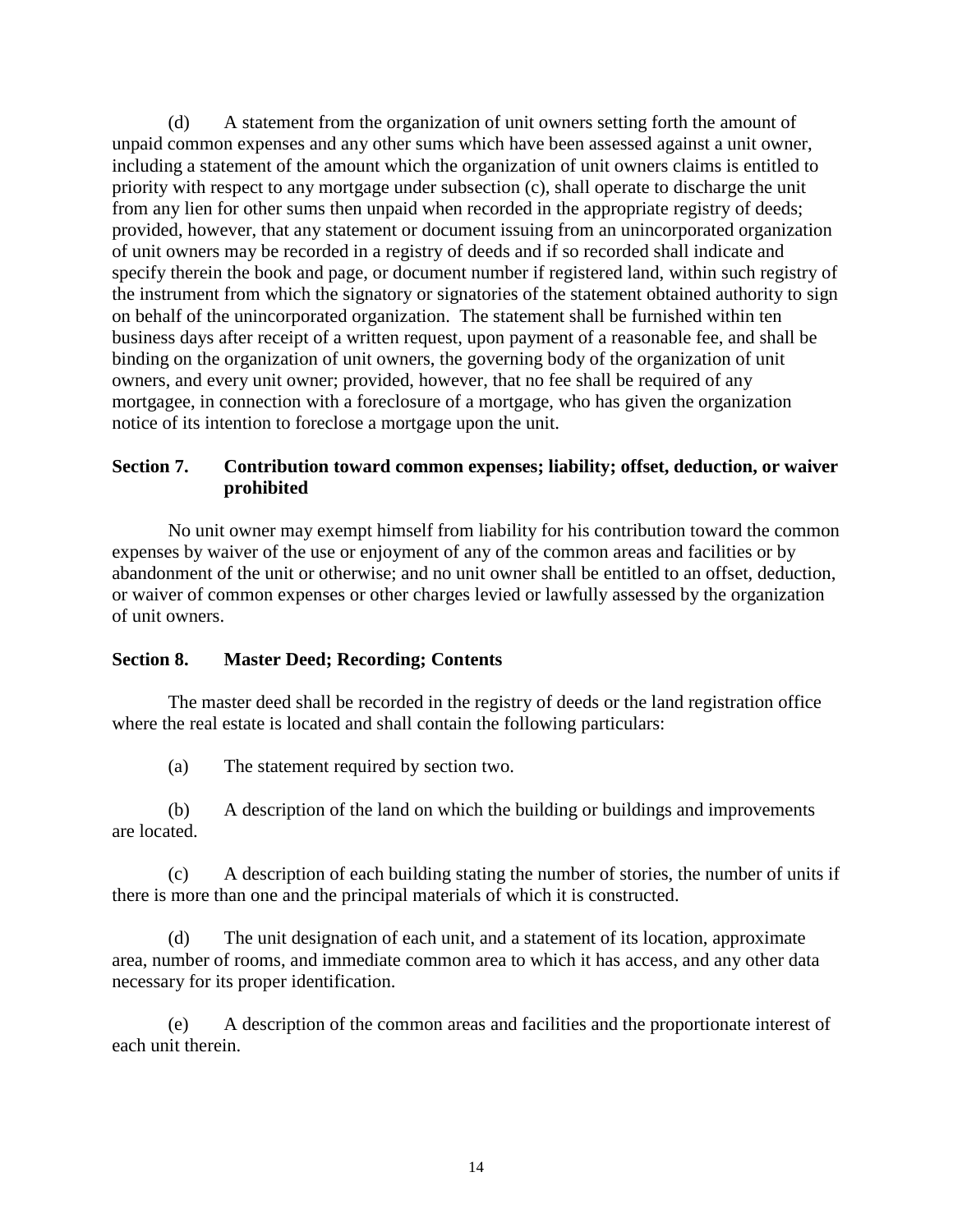(f) A set of the floor plans of the building or buildings, showing the layout, location, unit numbers and dimensions of the units, stating the name of the building or that it has not a name, and bearing the verified statement of a registered architect, registered professional engineer, or registered land surveyor, certifying that the plans fully and accurately depict the layout, location, unit number and dimensions of the units as built.

(g) A statement of the purposes for which the building and each of the units are intended and the restrictions, if any, as to their use.

(h) The method by which the master deed may be amended.

(i) The name and mailing address of the corporation, trust or association which has been formed and through which the unit owners will manage and regulate the condominium, together with a statement that such corporation, trust or association has enacted by-laws pursuant to this chapter. If a trust or unincorporated association is named, the master deed shall also set forth the names of the trustees or managing board. Changes in the trustees or members of the managing board, as the case may be, or changes in the mailing address of the organization of unit owners subsequent to the recording of the master deed, shall be stated in a certificate signed and acknowledged by at least one trustee or member of the managing board then appearing of record, or by a vote of the unit owners, and signed and acknowledged by one of them, and such certificate or vote shall be recorded in the registry of deeds or land registration office where the real estate is located. Persons may rely in good faith upon the master deed, declaration of trust, or the most recently recorded certificate or vote as to the names of the trustees or members of the managing board and the address of the organization of unit owners. Notices under this chapter sent in writing to the address listed in the master deed, declaration of trust, or the most recently recorded certificate or vote, if relied upon in good faith, shall be deemed sufficiently given; provided, however, that the person or entity sending the notice has complied with other requirements, if any, of this chapter.

(j) The name of the lessor of each lease which is submitted to the provisions of this chapter and the recording data for each such lease or notice thereof.

# **Section 8A. Leasehold condominiums; rights of unit owners**

(a) The consent of every lessor of each lease which is submitted to the provisions of this chapter shall be recorded and shall provide:

(1) the recording data for the lease or the notice thereof, and in the latter case, a statement of where the complete lease may be inspected;

(2) the date on which the lease is scheduled to expire, including a provision in said lease requiring the lessor to give a twelve month written notice of said date of expiration to each unit owner;

(3) a legally sufficient description of the real estate subject to the lease;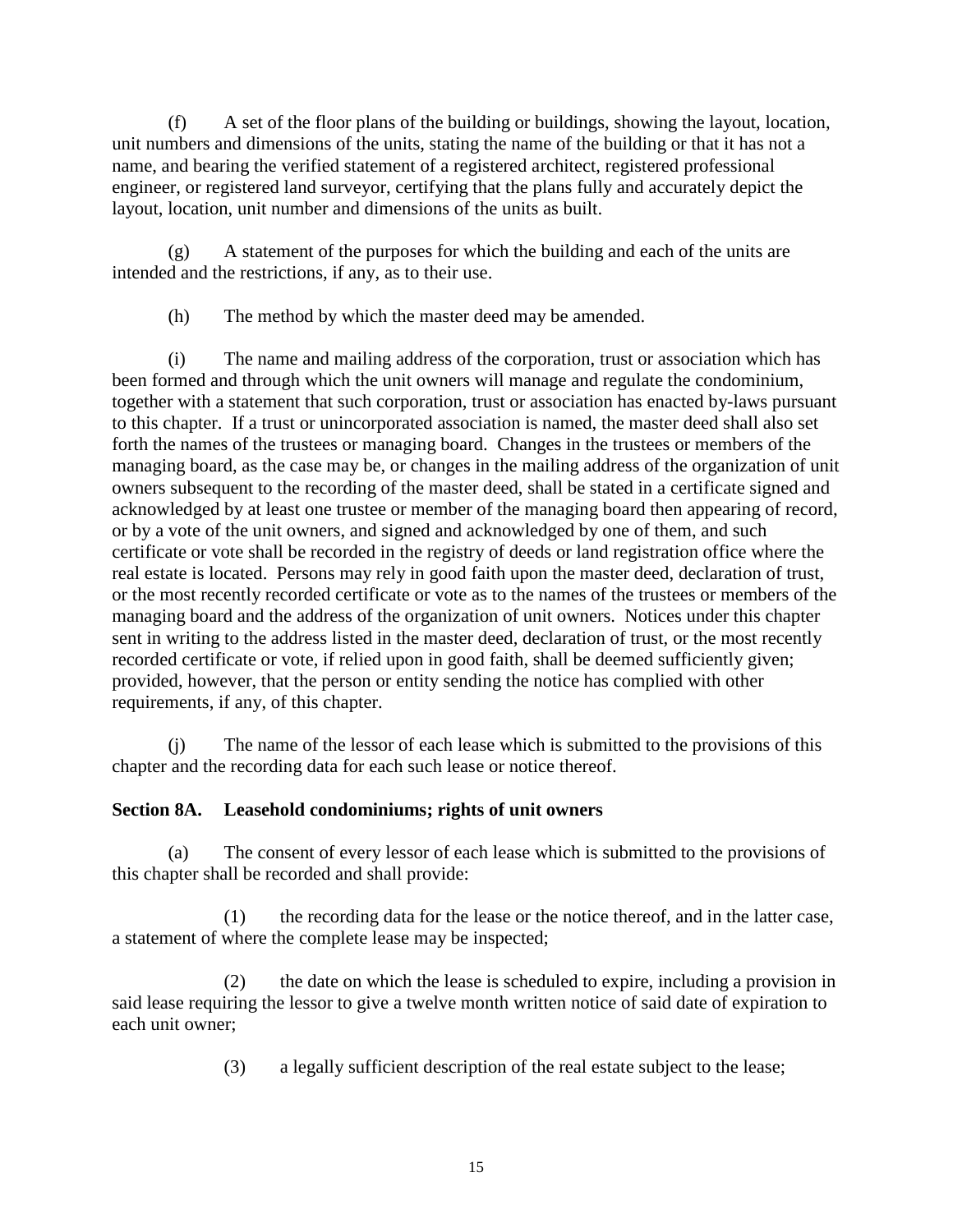(4) any right of the unit owners to redeem the reversion and the manner whereby those rights may be exercised, or a statement that they do not have those rights;

(5) any right of the unit owners to remove any improvements within a reasonable time after the expiration or termination of the lease, or a statement that they do not have those rights; and

(6) any rights of the unit owners to renew the lease and the conditions of any renewal, or a statement that they do not have those rights.

(b) After the consent of a lessor is recorded, neither the lessor nor any successor in interest of the lessor may terminate the leasehold interest of a unit owner, who makes timely payment or tender of said timely payment by certified mail of such unit owner's share of the rent and otherwise complies with all covenants and conditions which, if violated, would entitle the lessor to terminate the lease. A unit owner's leasehold interest is not affected by failure of any other person to pay rent or fulfill any other covenant or condition.

(c) Acquisition of the leasehold interest of any unit owner by the owner of the reversion of remainder does not merge the leasehold and fee simple interests unless the leasehold interests of all unit owners subject to that reversion or remainder are acquired.

(d) If the expiration or termination of a lease reduces the number of units in a condominium, the common element interests, votes in the association, and common expense liabilities shall be reallocated among the remaining unit owners in proportion to their respective percentage interests. Reallocations shall be confirmed by a duly recorded amendment of the master deed.

(e) The rent and all other amounts payable under the lease shall be declared common expenses.

(f) Prior to the expiration of said lease, the lessor may obtain three independent real estate appraisals of said parcel and may offer the right to purchase said parcel for the average of the three appraisals to the organization of unit owners. In the event that the organization of unit owners chooses not to purchase such parcel, said organization may negotiate a renewal of said lease for a term of not less than sixty years.

# **Section 9. Deed of units; contents; plans**

Deeds of units shall include the following particulars:

(a) an indication that the deed relates to a condominium and is subject to the provisions of this chapter. If the condominium relates to a lease which is submitted to the provisions of this chapter, the name of the condominium shall contain the word "Lease" or "Leasehold" and the deed or assignment for each unit shall indicate that the condominium relates to a lease.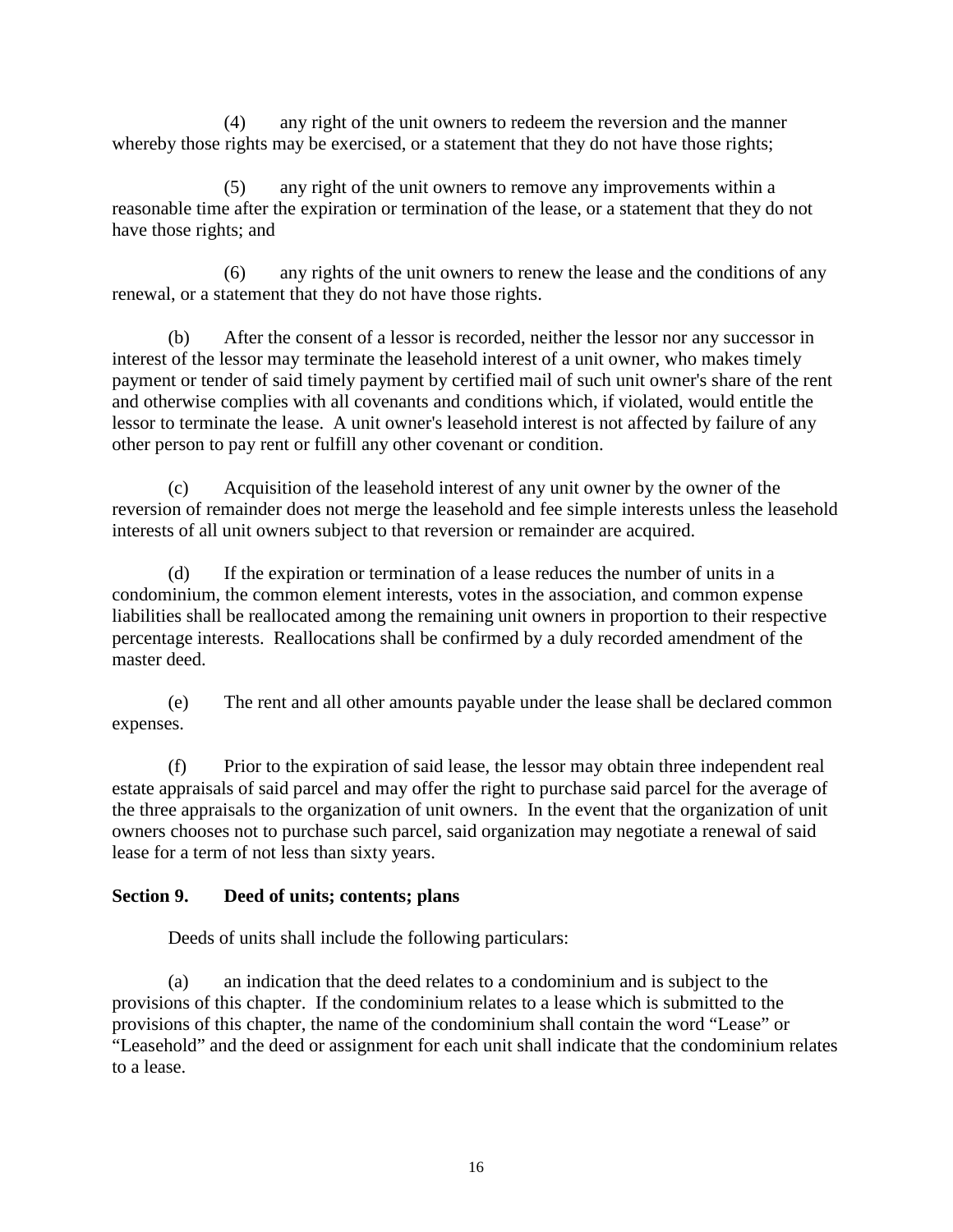(b) A description of the land as provided in section eight, or the post office address of the property, in either case including the book, page and date of recording of the master deed.

(c) The unit designation of the unit in the master deed and any other data necessary for its proper identification.

(d) A statement of the use for which the unit is intended and the restrictions, if any, on its use.

(e) The undivided interest appertaining to the unit in the common areas and facilities.

(f) Any further provisions which the grantor and grantee may deem desirable to set forth, consistent with the master deed and this chapter.

The first deed of each unit shall, in addition, have attached thereto, as part thereof, a copy of the portion or portions of the plans theretofore filed with the master deed to which copy shall be affixed the verified statement of a registered architect, registered professional engineer or registered land surveyor certifying that they show the unit designation of the unit being conveyed and of immediately adjoining units, and that they fully and accurately depict the layout of the unit, its location, dimensions, approximate area, main entrance and immediate common area to which it has access, as built.

# **Section 10. Corporation, trust or unincorporated association; owner's interest; powers and duties; management**

(a) Each unit owner shall have the same percentage interest in the corporation, trust or unincorporated association provided for in the master deed for the management and regulation of the condominium as his proportionate interest in the common areas and facilities. Such interest shall not be separated from ownership in the unit to which it appertains and shall be deemed conveyed or encumbered with the unit even though such interest is not expressly mentioned or described in the conveyance or other instrument.

(b) Such corporation, trust or association shall have, among its other powers, the following rights and powers:

(1) To lease, manage, and otherwise deal with such community and commercial facilities as may be provided for in the master deed as being common areas and facilities.

(2) To own, convey, encumber, lease and otherwise deal with units conveyed to it or purchased by it as the result of enforcement of the lien for common expenses, any right of first refusal, or otherwise.

(3) To obtain insurance on the common areas and facilities. Such insurance coverage shall be written in its name, and the provisions thereof shall be without prejudice to the right of each unit owner to insure his own unit for his own benefit.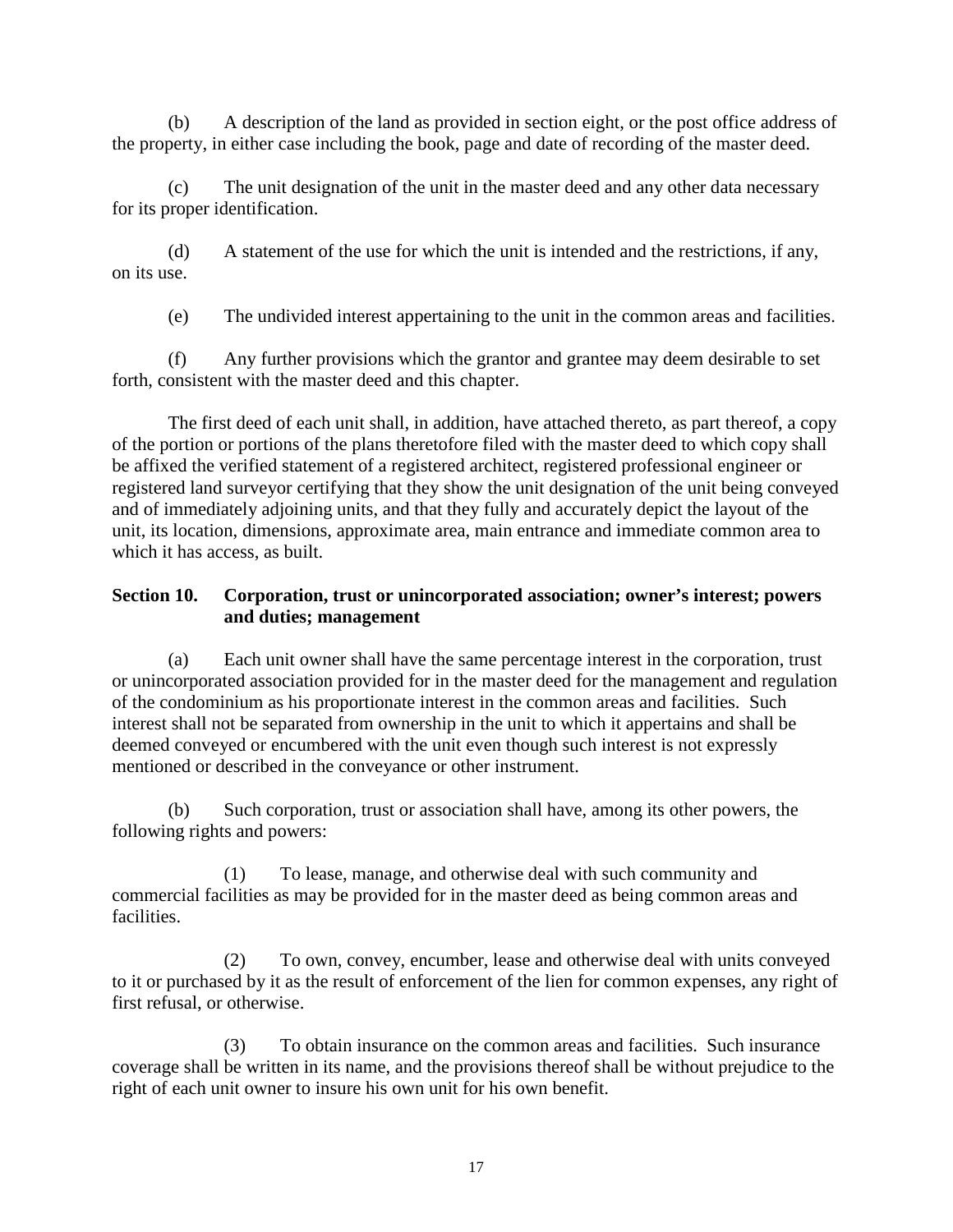(4) To conduct litigation and to be subject to suit as to any course of action involving the common areas and facilities or arising out of the enforcement of the by-laws, administrative rules or restrictions in the master deed.

(5) To impose charges or to charge interest for the late payment of common expense assessments or other charges, and to levy reasonable fines for violations of the master deed, trust, by-laws, restrictions, rules or regulations of the organization of unit owners.

(6) To require or cause the installation of energy saving devices in all units, not already separately metered for water and utilities, and common areas in the condominium. Such devices shall include, but not be limited to, separate meters for each unit that will monitor the use of water and other utilities for the unit to which it is attached, low-flow toilets and showerheads, faucet aerators, windows and storm windows; provided, however, that such devices shall not be considered to be an improvement for purposes of section eighteen; and provided further, that the board of trustees of the organization of unit owners or if there is no board of trustees, the entity performing its duties receives the approval of the majority of unit owners in attendance at a meeting, for which notice was duly given and which was held for the purposes of voting on the installation of such energy conservation devices. The cost of installation of such energy conservation devices shall be an expense of the organization of unit owners, which may be assessed to the individual unit owners as a special assessment, the amount of which, in an instance where such energy conservation device has been installed in each individual unit, or in substantially all of the units in the condominium, may be attributable to each unit owner in the amount of the cost of the item installed. The organization of unit owners may assess to each unit owner his proportionate share of the costs for water and other utilities, as measured by the meter attached to the unit. In the event of a conflict between this clause and the master deed, trust, or bylaws, and any amendment thereto, of any condominium submitted to the provisions of this chapter, the provisions of this clause shall control. Notwithstanding the aforesaid, nothing contained herein shall be construed to conflict with the provisions of the state sanitary code.

The expenses incurred in and proceeds accruing from the exercise of the aforesaid rights and powers shall be common expenses and common profits.

(c) The organization of unit owners may appoint a manager or managing agent or be self-managed by their elected trustees or managing board. The organization of unit owners shall keep a complete copy of the following items, except when the organization shall appoint a manager or managing agent who has responsibility for the collection of assessments, payment of common expenses, or the accounting or custody of common funds, in which case the manager or managing agent shall be responsible, without limitation, for keeping the records in item (4) below:

- (1) a true and accurate copy of the master deed as recorded and amended;
- (2) the by-laws, including amendments thereto, as recorded;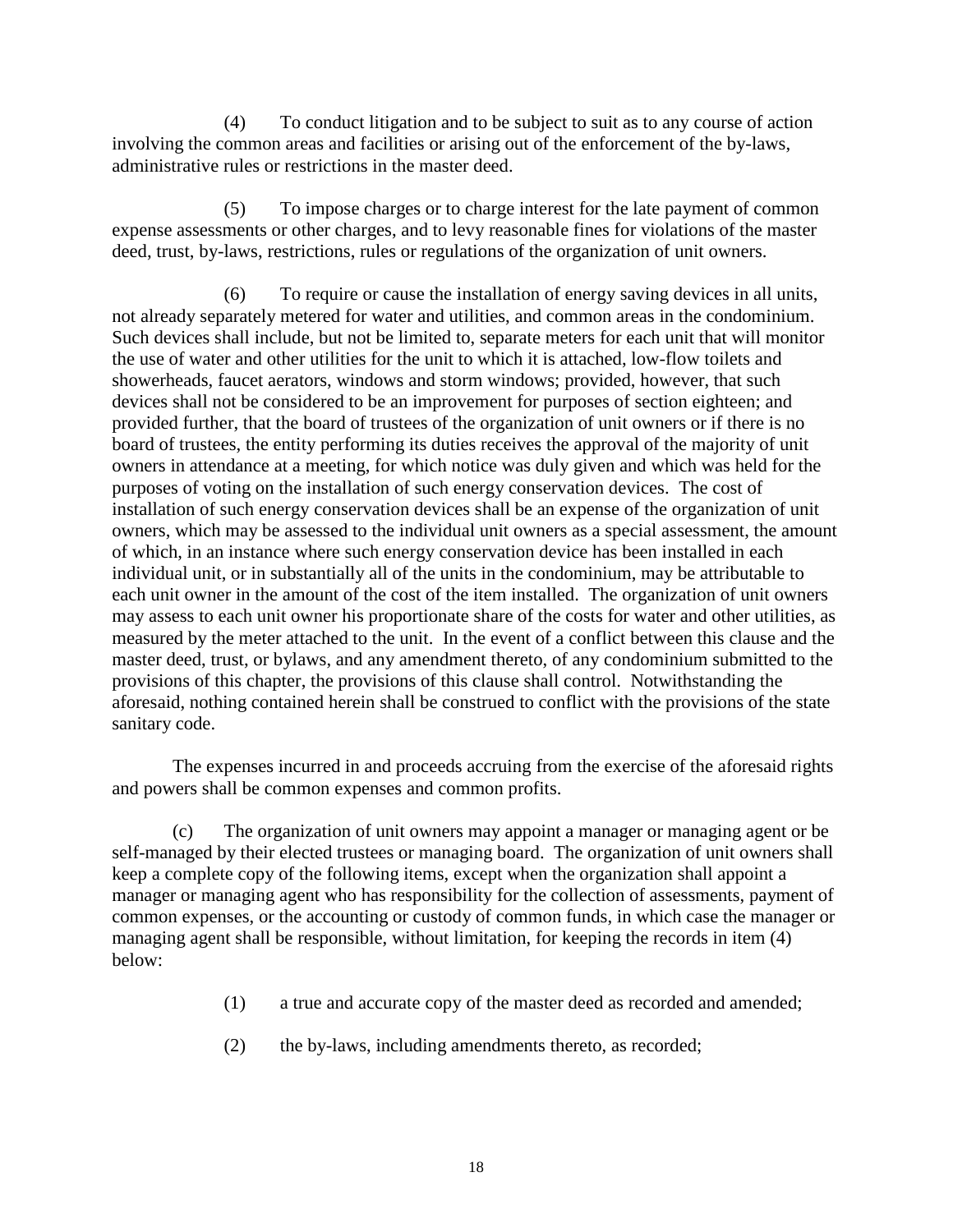(3) the minute book, as maintained by the organization of unit owners, to the extent such minutes are kept; and

(4) financial records, including the following:

(i) records of all receipts and expenditures, invoices and vouchers authorizing payments, receivables, and bank statements relating thereto;

(ii) records regarding the replacement reserve fund or any other funds of the organization of unit owners and bank statements relating thereto;

(iii) audits, reviews, accounting statements, and financial reports relating to the finances of the organization of unit owners;

(iv) contracts for work to be performed for or services to be provided to the organization of unit owners; and

(v) all current insurance policies of the organization of unit owners, or policies which name the organization as insured or obligee.

Such records shall be kept in an up-to-date manner within the commonwealth and shall be available for reasonable inspection by any unit owner or by any mortgagee holding a recorded first mortgage on a unit during regular business hours and at such other times as may be provided in the agreement between the manager or managing agent and the organization of unit owners. Access to said records shall include the right to photocopy said records at the expense of the person or entity making the request.

Such records, and all other records to be maintained by the manager or managing agent in accordance with any agreement between the organization of unit owners and said manager or managing agent, shall be the property of the organization of unit owners. The organization shall be entitled, during regular business hours, to receive and review such records, upon request, at any time during the term of the agreement. The manager or managing agent shall give to the organization of unit owners all books, records, funds, and accounts in the possession of the manager or managing agent upon termination of the agreement. All records shall be retained for a period of at least seven years.

(d) The party responsible for keeping the records in clause (4) of subsection (c) shall be responsible for preparing a financial report to be completed within one hundred and twenty days of the end of the fiscal year, including without limitation a balance sheet, income and expense statement, and a statement of funds available in the various funds of the organization. A copy of such financial report shall be made available to all unit owners within thirty days of its completion, and shall be made available upon request to any mortgagee holding a recorded mortgage on a unit in the condominium.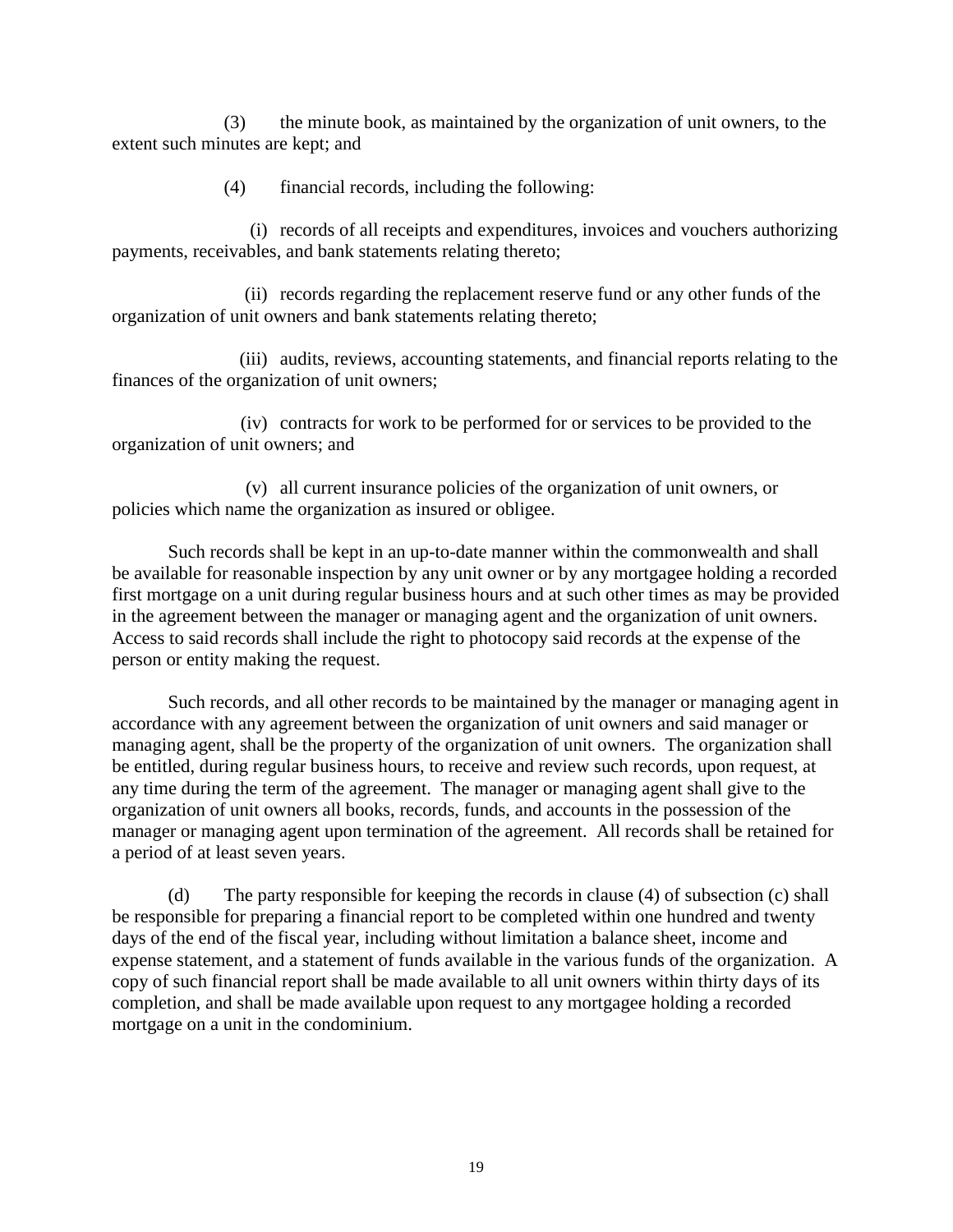An independent certified public accountant shall conduct according to the standards of the American Institute of Certified Public Accountants, a review of the financial report for any condominium comprising fifty (50) or more units. Such review shall be conducted annually, or less frequently in accordance with subsection (m), but in no case less frequently than every two years. In any action brought to enforce the provisions of this paragraph, the prevailing party shall be entitled to reasonable attorneys' fees incurred in such action.

In the case of condominiums comprising fewer than fifty units, an independent certified public accountant shall conduct, according to the standards of the American Institute of Certified Public Accountants, a review of the financial report, if so voted by a majority in beneficial interest of the unit owners at a meeting duly convened in accordance with the by-laws of the condominium, and the cost of said review shall be paid as a common expense of the organization.

A unit owner or mortgagee holding a recorded mortgage on a unit in the condominium shall be allowed to have a review or audit prepared at its own expense, such expense to include, but not be limited to, reasonable expenses incurred by the manager directly related to the preparation of the review or audit. The organization of unit owners and the manager or managing agent shall fully cooperate in providing the information needed to perform the review or audit.

A not-for-profit community development corporation, housing partnership, or other notfor-profit entity established for the purpose of creating or establishing affordable housing may request a copy of the financial report described earlier in this subsection by making such request in writing to the owner of a unit with whom said community development corporation, housing partnership, or other entity entered into a legally enforceable, good faith and bona fide offer to purchase said unit, which offer grants said community development corporation, housing partnership, or other entity the right to inspect said documentation as a condition to the purchase of said unit. In such case, said unit owner may obtain said documentation from the organization of unit owners, the manager, or managing agent of the condominium, and may transmit the documents to said community development corporation, housing partnership, or other entity.

(e) In any contract between a manager or managing agent and an organization of unit owners, the organization shall have a right to terminate the contract for cause with ten days' notice, during which time the manager or managing agent shall have an opportunity to cure. The organization shall in no case be required to provide more than ninety days' notice if the contract is terminated without cause.

(f) If the organization of unit owners appoints a manager or managing agent who has responsibility for the collection of assessments, payment of common expenses, or the accounting or custody of common funds, then the manager or managing agent shall be responsible for keeping the records listed in clause (4) of subsection (c), and shall:

(1) render at least monthly, or less frequently in accordance with subsection (m), but in no case less frequently than quarterly, a written report to the trustees of the managing board of the organization of unit owners detailing all receipts and expenditures on behalf of the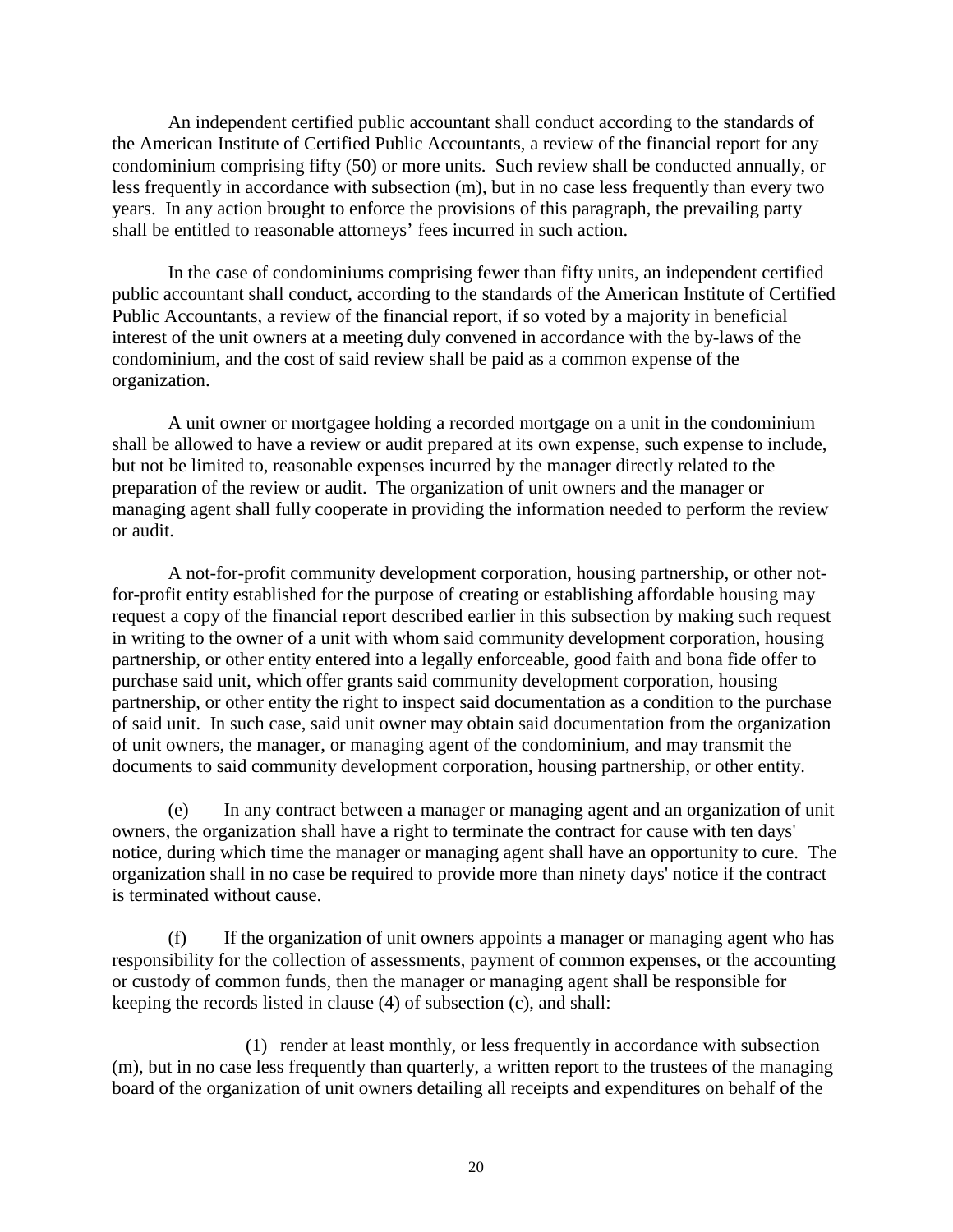organization, including beginning and ending balances and copies of all relevant bank statements and reconciliations for the replacement reserve fund and any other funds of the organization for which the manager or managing agent has responsibility; and

(2) maintain a separate and distinct account or accounts for each of the following: the replacement reserve fund and any other fund of the organization for which the manager or managing agent has responsibility. These funds shall not be commingled with the assets of the manager or managing agent or with the assets of any other person or any other entity. These funds shall not be subject to the claims of any creditor of the manager or managing agent or its successor in interest including a secured creditor or trustee in bankruptcy, and shall not be subject to the claims of any creditor of any other person or any other entity.

(g) Any reserve account of the organization of unit owners shall require all checks to be signed by one member of the governing board or the organization in addition to the managing agent, if one exists, unless there is a written agreement to the contrary between the organization of unit owners and the managing agent. The governing board shall designate a member or members to be the approved signatories on such checks. The requirements of this subsection may be modified pursuant to subsection (m).

(h) The organization of unit owners in condominiums of more than ten units must secure and maintain, at its own cost and expense, blanket fidelity insurance coverage insuring against the dishonest acts of any person, trustee, manager, managing agent or employee, or the organization of unit owners who is responsible for handling organizational funds, in an amount equal to at least one-fourth of the annual assessments, excluding special assessments. Such fidelity insurance policy per its definition of employee must specifically include the manager or managing agent or provide for same by an endorsement to the fidelity policy. Such fidelity insurance must name the organization of unit owners as the insured and include a provision requiring ten days' written notice to the organization or manager, in the event of cancellation or substantial modification.

The manager or managing agent shall be the designated agent on the fidelity insurance policy, and the fidelity insurance policy shall be the property and for the sole benefit of the organization of unit owners.

The manager or managing agent must maintain, at its sole cost and expense, its own fidelity insurance with substantially the same form of coverage.

The requirements of this subsection may be modified pursuant to subsection (m) of this section.

(i) All condominiums shall be required to maintain an adequate replacement reserve fund, collected as part of the common expenses and deposited in an account or accounts separate and segregated from operating funds. The requirements of this subsection may be modified pursuant to subsection (m) of this section.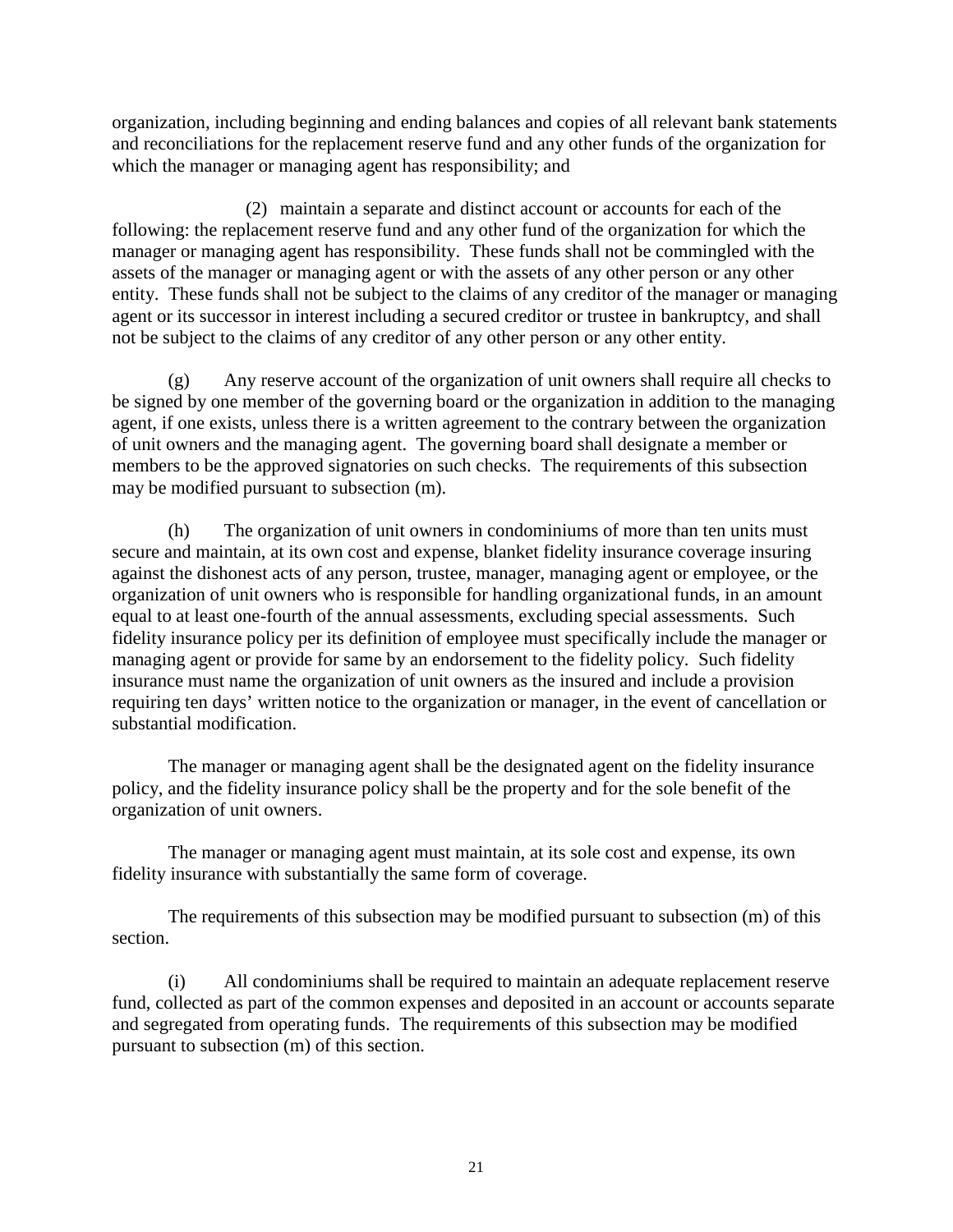(j) The declarant shall not use any funds of the organization to fund expenses relating to the initial construction, development, and marketing of the project, to pay the declarant's share of common expenses, or to pay for any costs that are not directly related to the operation of the condominium.

(k) The organization of unit owners shall designate a person or entity who shall oversee the maintenance and repair of the common areas of the condominium. The organization of unit owners shall notify all unit owners in writing of the name and phone number of the person or entity designated to oversee maintenance and repair of the common areas, and shall notify all unit owners whenever there is a change in said person or entity.

In cases where a unit owner rents a unit to a tenant, the owner of said unit shall designate a person or entity who shall oversee the maintenance and repair of said unit. At the commencement of any tenancy, the unit owner shall notify the tenant and the organization of unit owners in writing of the name and phone number of said person or entity, and shall notify the tenant in writing of the name and phone number of the person or entity designated to oversee maintenance and repair of the common areas. The unit owner shall notify the tenant and the organization of unit owners in writing whenever there is a change in the person or entity designated to oversee maintenance and repair of the unit, and shall notify the tenant in writing whenever the unit owner is notified of a change in the person or entity designated to oversee maintenance and repair of the common areas.

(l) The manager or managing agent, the president, the chairperson, or a majority of the governing board of the condominium may, when so empowered, act for the organization of unit owners and references herein to the organization of unit owners shall include such person or persons when so empowered.

(m) After control of the condominium has been transferred from the declarant to the organization of unit owners, the organization may by an annual vote of sixty-seven (67%) percent in beneficial interest or more of the unit owners modify any or all of the following provisions: the requirement regarding the review of financial records for condominiums comprising fifty or more units in the second paragraph of subsection (d), but such review shall be performed not less frequently than every two years as provided in said subsection (d); the frequency with which written reports must be prepared by the manager or management agent pursuant to clause (1) of subsection (f); the signature requirements in subsection (g); the requirement for fidelity insurance coverage in subsection (h); and the reserve fund requirement of subsection (i); provided, however, that any such modification may be rescinded at any time by the vote of a majority in beneficial interest of the unit owners.

(n) If the organization of unit owners is a trust or unincorporated association, an instrument signed by a majority of the trustees or of the managing board named in the master deed and duly attested as the act of such trust or association may be relied on as conclusively establishing that such instrument was the free act of the trust or association, and shall be binding upon such trust or association when recorded. No purchaser, mortgagee, lender, or other person dealing with the trustees or managing board of the association, as they appear of record, shall be bound to ascertain or inquire further as to the persons who are then trustees or members of the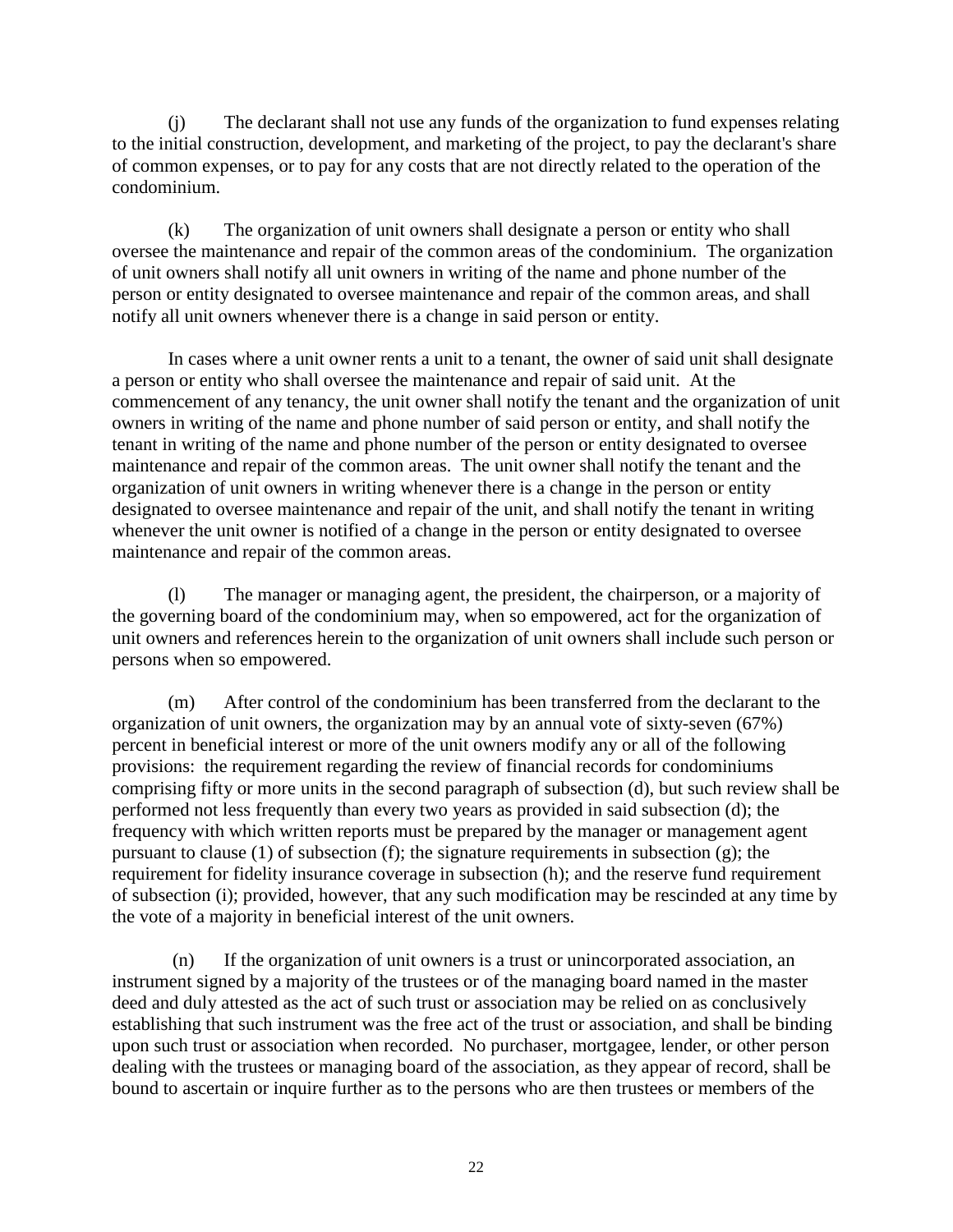managing board nor be affected by any notice, implied or actual, relative thereto, other than a recorded certificate thereof, and such recorded certificate shall be conclusive evidence of the personnel of said trustees or members of the managing board and of any changes therein.

# **Section 11. By-laws; mandatory provisions**

In addition to other provisions required or permitted by law, the by-laws of the organization of unit owners shall provide at all times for at least the following:

(a) The method of providing for the necessary work of maintenance, repair and replacement of the common areas and facilities and payments therefor, including the method of approving payment vouchers.

(b) The manner of collecting from the unit owners their share of the common expenses.

(c) The procedure for hiring all personnel, including whether or not a manager or managing agent may be engaged.

(d) The method of adopting and of amending administrative rules and regulations governing the details of the operation and use of the common areas and facilities.

(e) Such restrictions on and requirements respecting the use and maintenance of the units and the use of the common areas and facilities, not set forth in the master deed, as are designed to prevent unreasonable interference with the use of their respective units and of the common areas and facilities by the several unit owners.

# **Section 12. By-laws; additional provisions**

The by-laws may also provide:

(a) A method for determining the fair market value of the unit and of the condominium in cases arising under sections seventeen and eighteen by submitting the matter to arbitration by a board consisting of one member chosen by the dissenting unit owner, one member chosen by the organization of unit owners, and one member chosen by the two members so selected.

(b) A procedure for submitting the disputes arising from the administration of the condominium to arbitration.

(c) A right of first refusal by the organization of unit owners in case of the sale of a unit, such right to be exercised within thirty days after written notice of intent to sell is given to such organization, provided, however, that this right shall not be exercised so as to restrict alienation, conveyance, sale, leasing, purchase, ownership and occupancy of units because of race, creed, color, national origin or sex.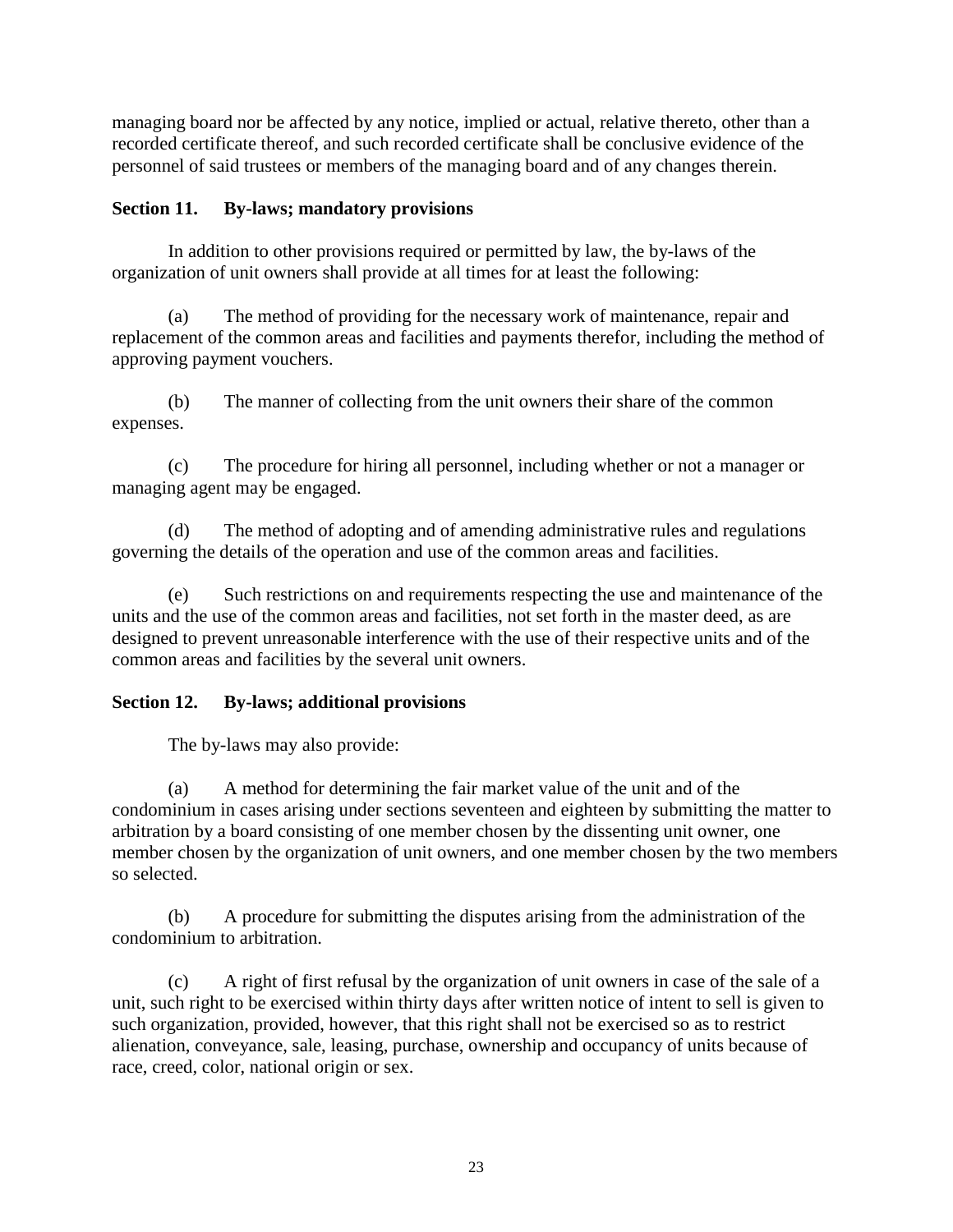(d) Such other provisions as may be deemed necessary for the management and regulation of the organization of unit owners or the condominium not inconsistent with this chapter and the master deed.

## **Section 13. Claims involving common areas and facilities; liability**

All claims involving the common areas and facilities shall be brought against the organization of unit owners, and all attachments and executions related to such claims shall be made only against common funds or property held by the organization of unit owners and not against the common areas and facilities themselves other than the leasehold of any lease included therein. After such common funds and property have been exhausted, individual unit owners shall be liable for the balance due, if any, provided, however, that the amount for which a unit owner is liable shall be limited to a sum equal to the amount of his percentage interest in the common areas and facilities times the balance due.

## **Section 14. Taxation and betterment assessments; lien**

Each unit and its interest in the common areas and facilities shall be considered an individual parcel of real estate for the assessment and collection of real estate taxes but the common areas and facilities, the building and the condominium shall not be deemed to be a taxable parcel. Except as provided in section 127B 1/2 of chapter 111, betterment assessments or portions thereof, annual sewer use charges, water rates and charges, and all other assessments or portions thereof, rates and charges of every nature, due to a city, town or district with respect to the condominium or any part thereof, other than real estate taxes, may be charged or assessed to the organization of unit owners; provided, however, that any lien of the city, town or district provided by law therefor shall attach to the units in proportion to the percentages, set forth in the master deed on record, of the undivided interests of the respective units in the common areas and facilities.

# **Section 15. Subdivision control law**

The subdivision control law shall not apply to the division of a building into units.

# **Section 16. Submission of property to this chapter**

The owners of any land may submit the same to the provisions of this chapter by the recording in the registry of deeds of a master deed, or, if all of the land is registered under the provisions of chapter one hundred and eighty-five, by filing the master deed under the provisions of said chapter. If a portion of the land desired to be submitted to the provisions of this chapter is registered land under said chapter one hundred and eighty-five, such recording of a master deed of the whole shall be a sufficient ground for withdrawal of the registered land from the provisions of said chapter one hundred and eighty-five.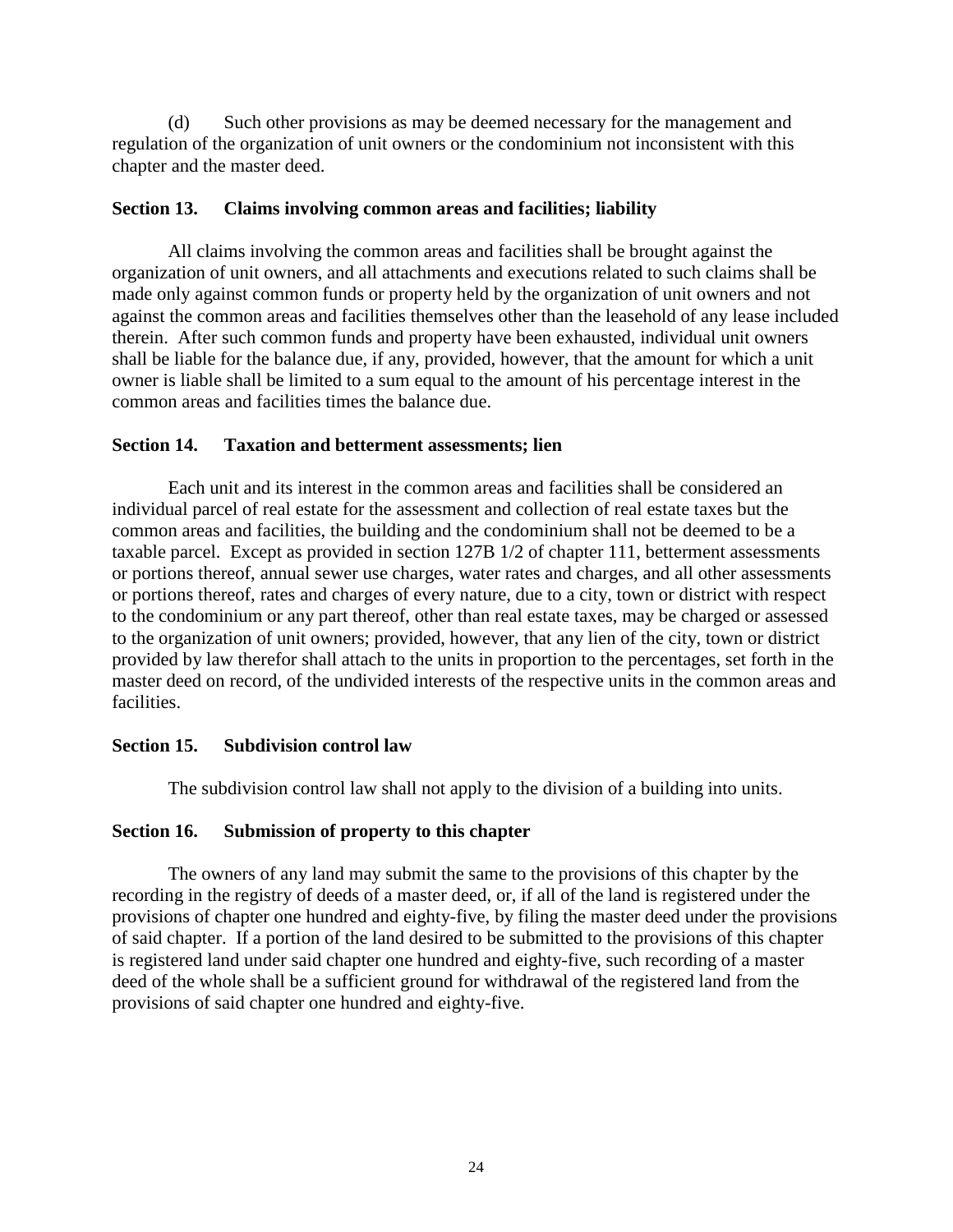# **Section 17. Rebuilding following casualty loss; partition upon disapproval; repair or restoration upon approval; purchase from dissenting owner**

(a) Rebuilding of the common areas and facilities made necessary by fire or other casualty loss shall be carried out in the manner set forth in the by-law provision dealing with the necessary work of maintenance, repair and replacement, using common funds, including the proceeds of any insurance, for that purpose, provided such casualty loss does not exceed ten per cent of the value of the condominium prior to the casualty.

(b) If said casualty loss exceeds ten per cent of the value of the condominium prior to the casualty, and

(1) If seventy-five per cent of the unit owners do not agree within one hundred and twenty days after the date of the casualty to proceed with repair or restoration, the condominium, including all units, shall be subject to partition at the suit of any unit owner. Such suit shall be subject to dismissal at any time prior to entry of an order to sell if an appropriate agreement to rebuild is filed. The net proceeds of a partition sale together with any common funds shall be divided in proportion to the unit owner's respective undivided ownership in the common areas and facilities. Upon such sale, the condominium shall be deemed removed from the provisions of this chapter.

(2) If seventy-five per cent of the unit owners agree to proceed with the necessary repair or restoration, the cost of the rebuilding of the condominium, in excess of any available common funds, including the proceeds of any insurance, shall be a common expense, provided, however, that if such excess cost exceeds ten per cent of the value of the condominium prior to the casualty, any unit owner who did not so agree may apply to the superior court of the county in which the condominium is located on such notice to the organization of unit owners as the court shall direct, for an order directing the purchase of his unit by the organization of unit owners at the fair market value thereof as approved by the court. The cost of any such purchase shall be a common expense.

# **Section 18. Improvements; costs**

(a) If fifty per cent or more but less than seventy-five per cent of the unit owners agree to make an improvement to the common areas and facilities, the cost of such improvement shall be borne solely by the owners so agreeing.

(b) Seventy-five per cent or more of the unit owners may agree to make an improvement to the common areas and facilities and assess the cost thereof to all unit owners as a common expense, but if such improvement shall cost in excess of ten per cent of the then value of the condominium, any unit owner not so agreeing may apply to the superior court of the county in which the property is located, on such notice to the organization of unit owners as the court shall direct, for an order directing the purchase of his unit by the organization of unit owners at fair market value thereof as approved by the court. The cost of any such purchase shall be a common expense.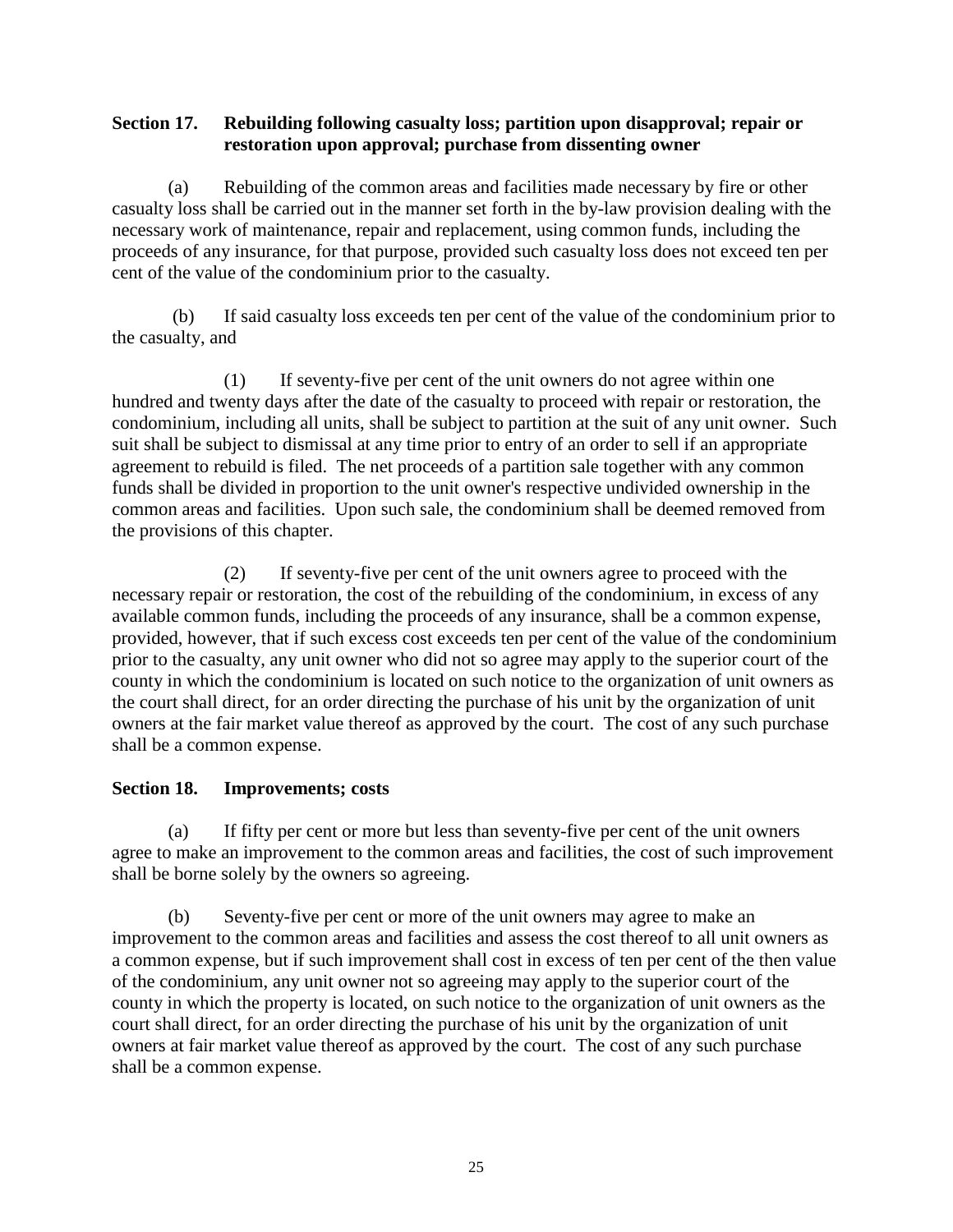## **Section 19. Removal from provisions of this chapter**

(a) Seventy-five per cent of the unit owners, or such greater percentage as is stipulated in the by-laws, may remove all of a condominium or portion thereof from the provisions of this chapter by an instrument to that effect, duly recorded, provided that the holders of all liens upon any of the units affected consent thereto by instruments duly recorded. Upon such removal, the condominium, including all the units, or the portion thereof thus removed shall be owned in common by the unit owners and the organization of unit owners shall be dissolved, unless it is otherwise provided in the removal instrument. The undivided interest in the property owned in common held by each unit owner shall be equal to the percentage of the undivided interest of such owner in the common areas and facilities.

(b) Such removal shall not bar the subsequent resubmission of the land and buildings involved to the provisions of this chapter.

# **Section 20. Municipal participation in condominium organization and ownership**

Notwithstanding any other provision of general or special law, a city or town may own a unit of a condominium under this chapter, participate in the organization of unit owners and be liable for its share of the common expenses of the condominium. Said city or town may either purchase a unit of a condominium or, if the city or town intends to become the owner of such a unit and use the same for municipal purposes, it may contract for the creation of a condominium and for the advancement to the city or town of the acquisition costs allocable to all other units therein. It may acquire land therefor or devote thereto land already owned by it, construct, reconstruct or remodel a building thereon subject however to the provisions of chapter one hundred and forty-nine notwithstanding that said building is not intended solely for municipal uses, and execute and record a master deed submitting such land and building to the provisions of this chapter. Upon the completion of the said construction, reconstruction or remodeling it may convey to such other parties to said contract such units as have been paid for in the proportion of the aggregate cost allocable to their stipulated units. The authority contained in this section shall be exercised, in the case of the city of Boston, by its public facilities commission, in the case of a city having a Plan E charter, by the affirmative vote of a majority of its city council, in the case of any other city, by its city council subject to the provisions of its city charter, and in the case of a town, by its town meeting.

#### **Section 21. Multiple family condominium units; by-laws; master deed**

If a condominium does not contain any unit which is designed for occupancy by only one family or household, or if the floor area of all those units which are designed for occupancy by only one family or household does not in the aggregate exceed ten per cent of the floor area of all units in the condominium, then the following provisions shall be applicable notwithstanding any other provisions of this chapter, and such condominium shall be considered a commercial condominium: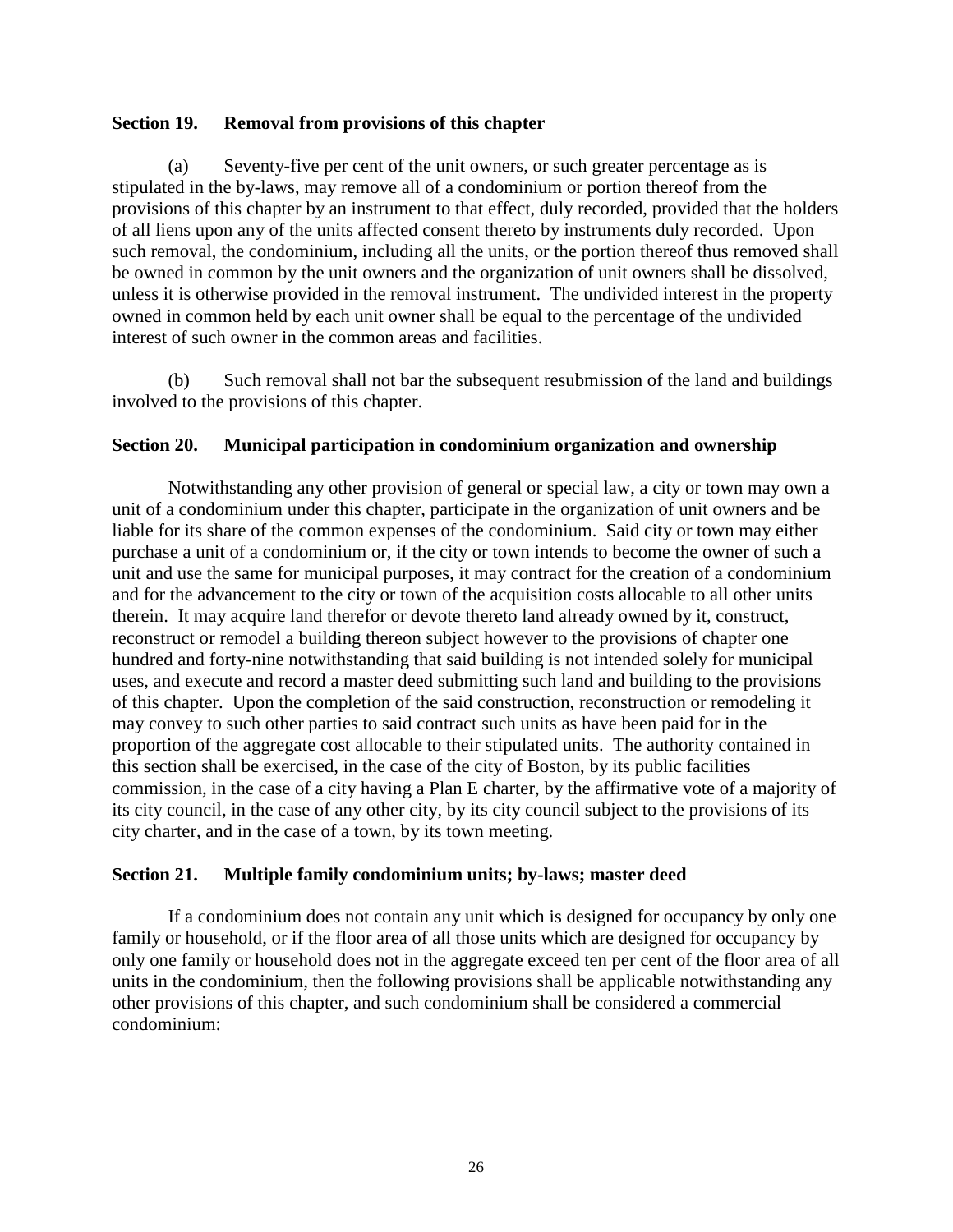(a) The by-laws may provide:

(1) That to any extent specified in the by-laws the common profits shall be distributed among, and the common expenses shall be charged to, the unit owners in proportions other than according to their respective percentages of the undivided interest in the common areas and facilities.

(2) That to any extent specified in the by-laws the unit owners shall not be personally liable for sums assessed for their share of common expenses, but such provisions shall not adversely affect any lien for said share.

(3) For limitations upon the first mortgages of record or the types or categories thereof which shall have priority over the liens provided for in clause (c) of section six, which may be dependent on the person or entity to whom such mortgages are given or upon such other criteria as may be specified in the by-laws.

(4) A procedure for submitting the disputes arising from the administration of the condominium to arbitration or other impartial determination.

(5) Provisions giving a particular unit owner or owners voting rights with respect to election of directors, trustees or members of the managing board less than, or in excess of, the voting rights which such owner or owners would otherwise have had, and provisions requiring or permitting approval of any matter, or any specified category or categories of matters, by a proportion greater than a majority, which proportion may be as great as one hundred per cent.

(6) Terms and conditions differing from or exempting the condominium from subsection (c) of section six, subsections (c) to (k), inclusive, and (m) of section ten, and sections seventeen, eighteen, and nineteen, or any of them, regarding limited lien priority for outstanding common expenses, payment of outstanding common expenses by tenants, rebuilding made necessary by fire or other casualty loss, the making of improvements and the allocations of the costs of such rebuilding or improvements, and the removal of the condominium or portion thereof from the provisions of this chapter; and in such case such terms and conditions so provided in the by-laws shall take precedence over such provisions of said subsection (c) of section six, subsections (c) to (k), inclusive, and (m) of section ten, and sections seventeen, eighteen, or nineteen to the extent inconsistent therewith.

(b) The master deed:

(1) Need not contain a statement of the number of rooms in any unit designed for purposes other than dwelling.